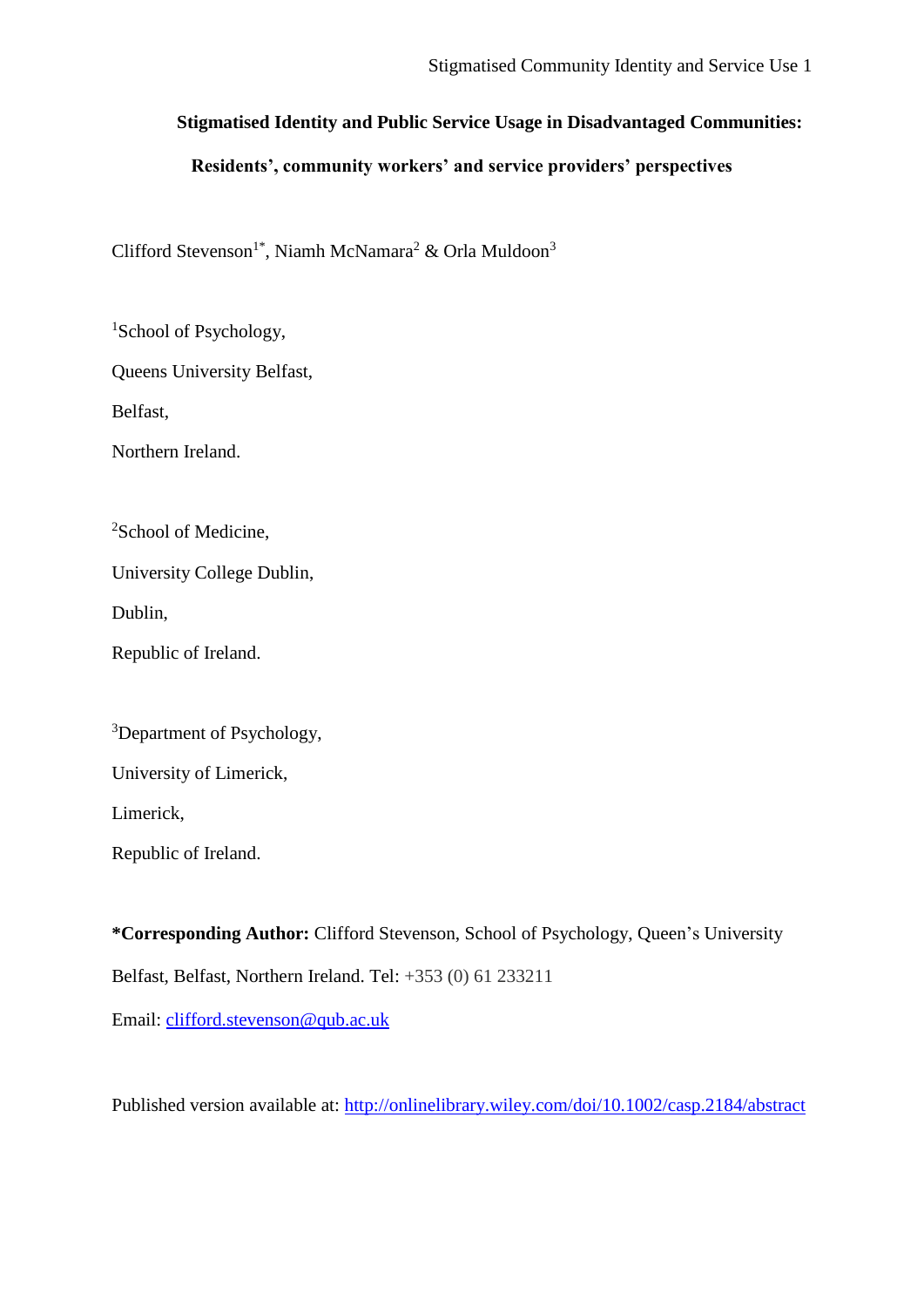# **Stigmatised Identity and Public Service Usage in Disadvantaged Communities:**

**Residents', community workers' and service providers' perspectives.**

#### **Abstract**

The impact of community stigmatisation upon service usage has been largely overlooked from a social identity perspective. Specifically the psychological mechanisms by which stigmatisation hinders service use remain unspecified. The present study examines how service providers, community workers, and residents recount their experiences of the stigmatisation of local community identity and how these shape residents' uptake of welfare, education and community support services. 20 individual and group interviews with 10 residents, 16 community workers, and 6 statutory service providers in economically disadvantaged communities in Limerick, Ireland were thematically analysed. Analysis indicates that statutory service providers endorsed negative stereotypes of disadvantaged areas as separate and anti-social. The awareness of this perceived division and the experience of 'stigma consciousness' is reported by residents and community workers to undermine trust, leading to under-utilisation of community and government services. We argue that stigmatisation acts as a 'social curse' (Kellezi & Reicher, 2012) turning a potentially cooperative *intra*group relationship into a fraught *inter*group one by undermining shared identity between service users and providers. We suggest that tackling stigma is an important step towards creating positive service interactions for both service users and providers that are based on a sense of shared identity, trust and co-operation.

Keywords: stigmatisation; community identity; social identity; community engagement; service use; stigma consciousness; social exclusion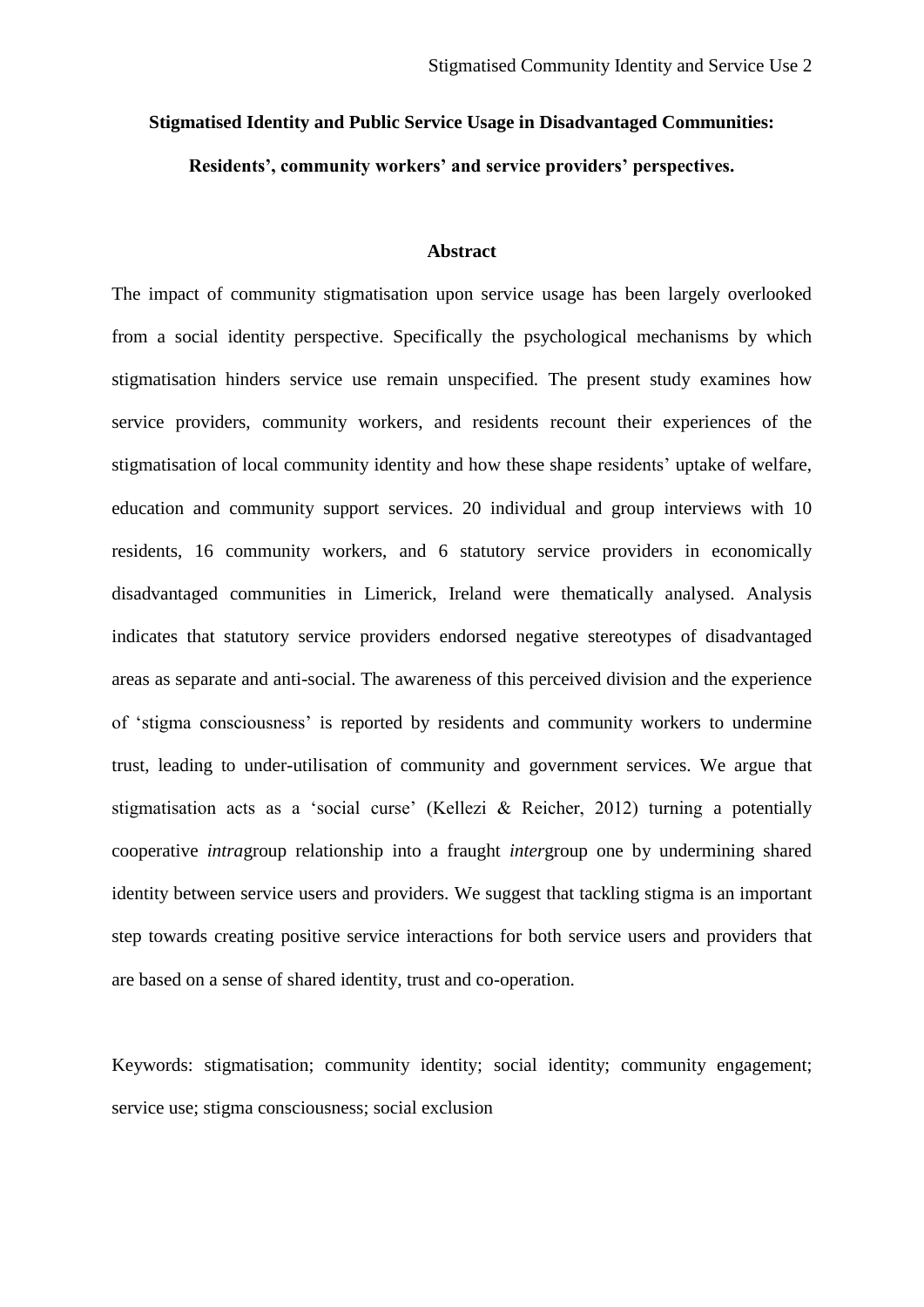## **INTRODUCTION**

Engagement with local and statutory services is essential for residents of socially disadvantaged neighbourhoods to access the resources necessary for their community to thrive (Campbell & Jovchelovitch, 2000; Tyler & Blader, 2003). Neighbourhood stigmatisation, or the attribution of negative characteristics to people on the basis of their area of residence, has been identified as a significant barrier to service use on the part of members of socially devalued groups (e.g. Campbell & McLean, 2002). Stigmatisation can negatively impact interactions between service users and service providers leading to increased marginalisation and perpetuation of disadvantage among already deprived communities (Kellaher, Warr, Feldman, & Tacticos 2010; Warr, 2005). Despite the importance of this issue, the precise mechanisms whereby stigmatisation affects service use remain unexplored. In this paper, we apply a social identity perspective to uncover the process by which stigmatisation hinders service use.

Successful engagement with services depends on the identity dynamics that exist between service user and service provider with a sense of shared identity between both parties leading to positive interactions (Haslam, Reicher & Levine, 2012; Renedo & Marston, 2011; Tyler & Blader, 2003). New developments in the social identity tradition suggest that a number of positive psychological outcomes are associated with social or shared identities – a phenomenon that has been termed the 'social cure' (Jetten, Haslam & Haslam, 2012). A sense of shared identity forms the psychological basis of many aspects of co-operation within groups: shared worldview, trust, enhanced coping ability, and engagement with group authorities (Jetten, Haslam & Haslam, 2012; Tyler & Blader, 2003). Given that public services exist for the purposes of serving the local community (i.e. the in-group), a sense of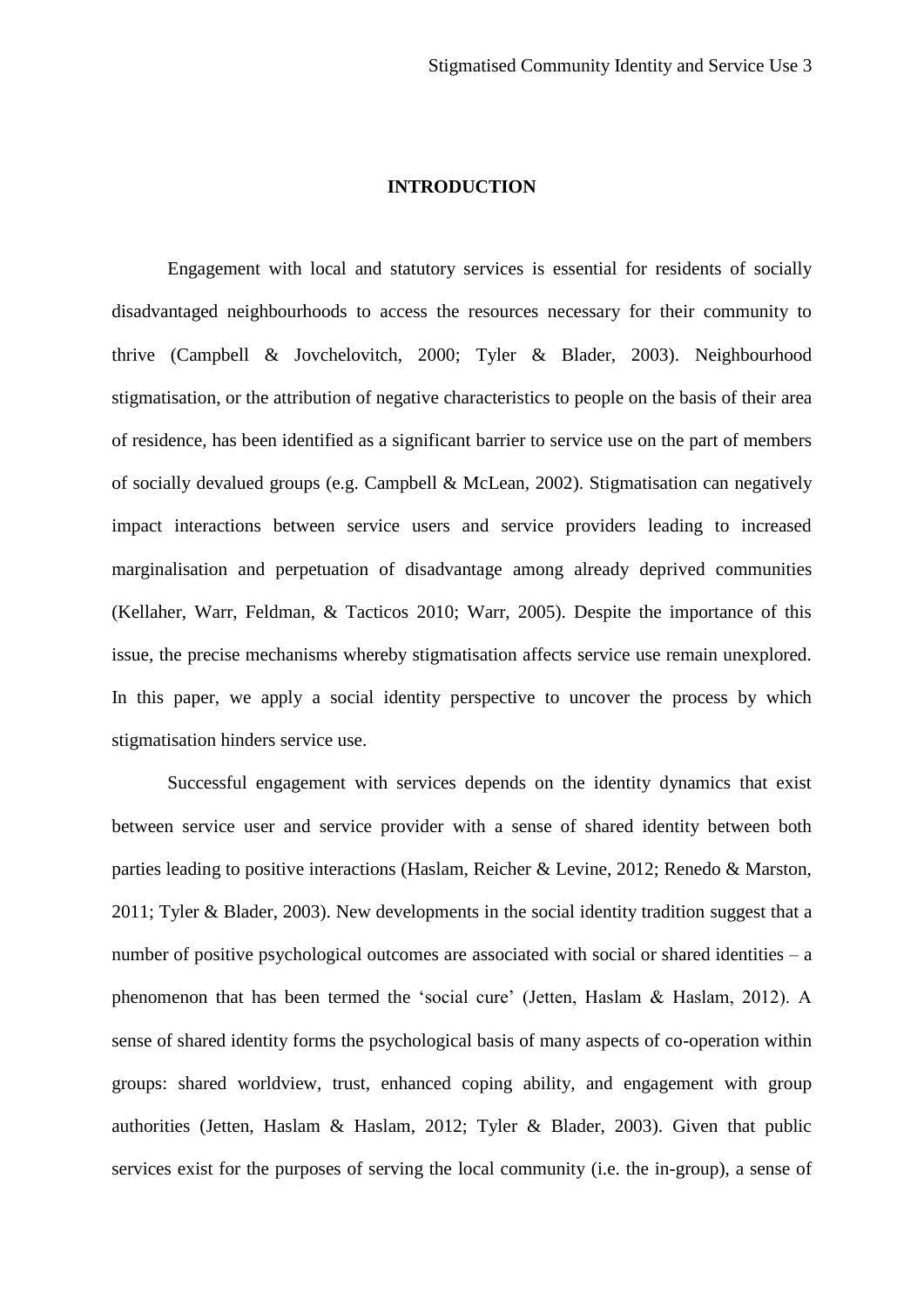shared identity should facilitate a sense of trust and cooperation between service users and providers and hence encourage service engagement and use.

However, we suggest that stigmatisation undermines these effects. We apply Kellezi & Reicher's (2012) conceptualisation of stigma as 'social curse' and propose that stigma turns a cooperative *intra*group relationship into a fraught *inter*group one by reducing the level of shared identity between service users and providers. In effect, this 'social curse' (Kellezi & Reicher, 2012) works to corrode relations with those tasked with service provision and discourages service use.

## **The Effects of Stigma upon Community Identity and Engagement**

The effects of stigmatisation on communities are pervasive and corrosive (Warr, 2005). At the level of the individual, stigmatisation of social groups has been associated with a range of adverse psychological effects on their members including poor mental health, poor social functioning, and underachievement in educational and work settings (Major & O'Brien, 2005). These effects are thought to have a self-fulfilling quality such that high levels of 'stigma consciousness' (the expectation of being treated in terms of one's negative group stereotype) will result in negative expectations and evaluations of outgroup behaviour and consequently elicit negative responses towards outgroup members (Pinel, 2002). These negative responses leave stigmatised community members vulnerable to further stigmatisation.

Furthermore, stigmatisation has been found specifically to deter service use such as participation in community programmes and accessing mental health services (Campbell & McLean, 2002; McLean, Campbell & Cornish, 2003). As Renedo & Marston (2011) point out, the power relations between authorities (who typically provide services) and service users are such that stereotypical beliefs held by service providers are likely to define and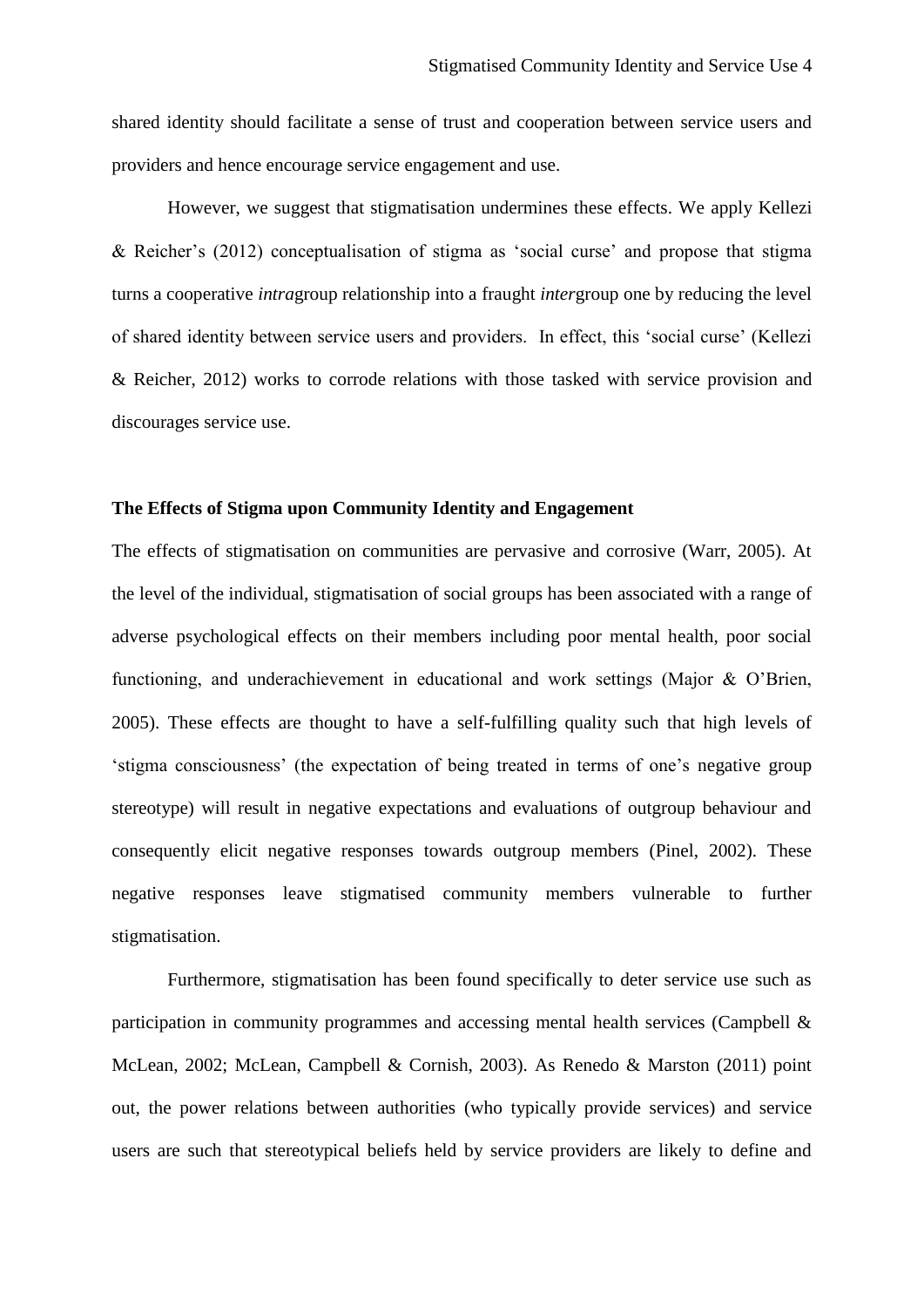impose negative identities upon the users, who in turn can potentially resist but more often submit or disengage. While resistance and collective action against negative stereotypes is possible (Howarth, 2006; Schmitt & Branscombe, 2002), neighbourhood stigmatisation is often associated with community fragmentation and the exit of community members (Howarth, 2002a; Campbell & McLean, 2002), the undermining of collective community action, and the adoption of negative identities as a badge of honour (Howarth, 2002a; McNamara, Stevenson & Muldoon, 2013). This is typically accompanied by a withdrawal from participation in wider society and a decrease in community well-being (Kellaher et al., 2010). Thus, service use is demonstrably a site at which stigmatisation directly impacts upon community well-being.

## **Stigmatisation as 'Social Curse' and the Consequences for Service Use**

The experience of a shared identity plays a pivotal role in facilitating positive interactions between individual group members and can potentially influence the quality of service experiences (Haslam, Reicher & Levine, 2012). First, a shared identity leads to the expectation that one will share a common set of values and beliefs about the social word (Turner, 1991; Neville & Reicher, 2011). Second, sharing an identity leads to an increased likelihood of feeling empathy for fellow group members and hence increases the likelihood of helping to group members in distress (Levine, Prosser, Evans & Reicher, 2005). Moreover, it also increases the likelihood of accepting help from another in the spirit in which it is given and hence fosters trust and cooperation. This basic level of ingroup trust leads to the expectation that one can expect support from fellow members when needed (Haslam et al., 2004). Few studies to date have looked at service use from a social identity perspective. However, studies of health service provision (Johnson, Roter, Powe & Cooper, 2004) indicate that GPs spend more time with, provide more information to, and receive more information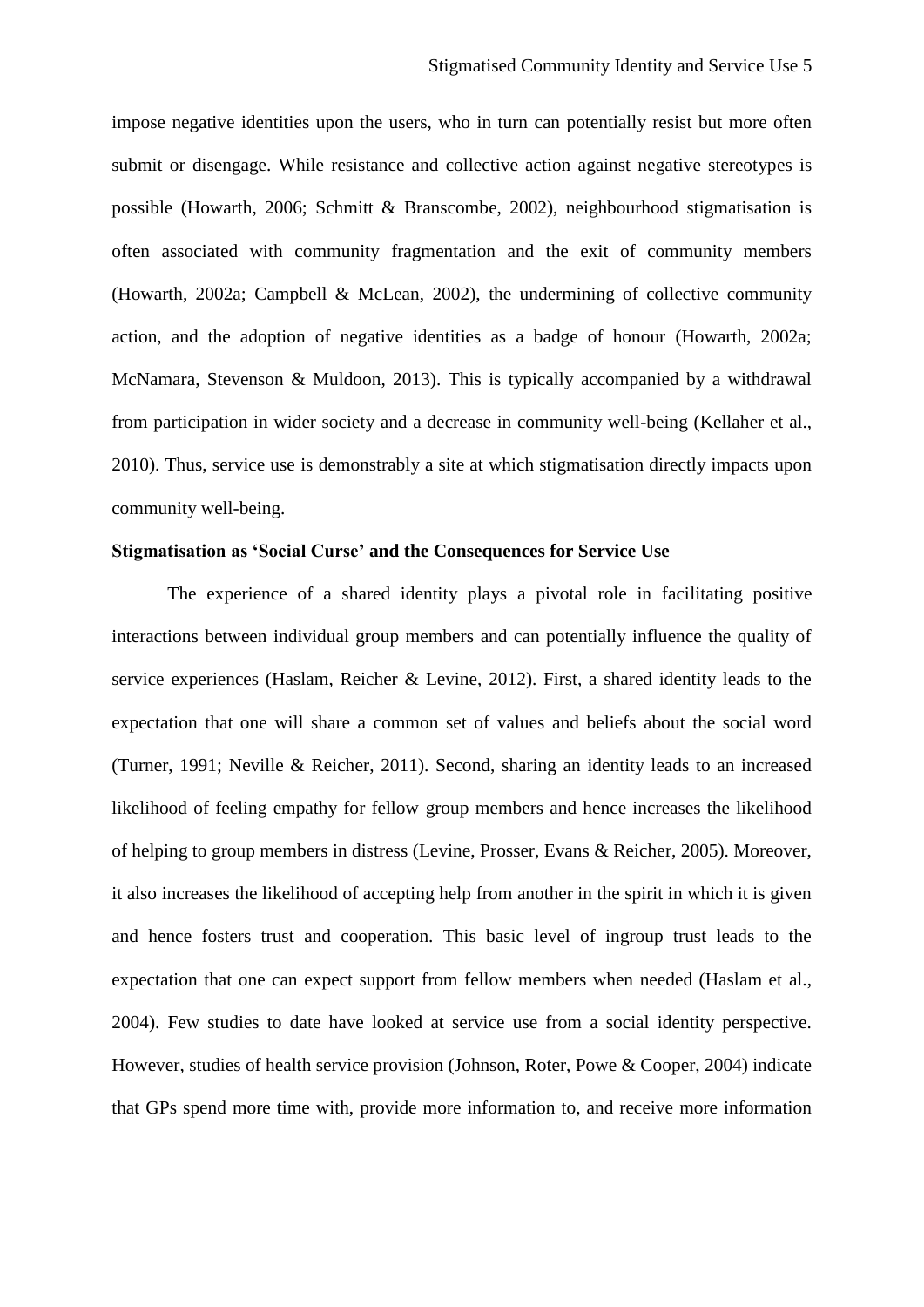from patients of similar socioeconomic status and ethnic group suggesting that identity may indeed facilitate positive service interactions.

In terms of interactions with authorities, Tyler and colleagues suggest that in such situations, individuals must perceive their group to be positively evaluated by others for the encounter to be positively experienced (Tyler & Blader, 2003). Feeling pride in one's group predicts engagement with community activities while feeling that one's identity is respected and fairly treated predicts cooperation with the community's authorities (DeCremer & Tyler, 2007). However, members of marginalised and vulnerable groups are unlikely to feel respected by the rest of their society. We suggest that stigma impacts on the dynamics between service users and providers by reducing a sense of shared identity and lowering the levels of cooperation and trust which would normally frame interactions between group members and group authorities. The result, that encounters then come to be seen as intergroup rather than intragroup encounters means that stigmatised individuals may expect to be stereotyped on the basis of their group membership which in turn creates a set of negative expectations and self-fulfilling prophecies in interactions with service providers (Pinel, 2002; Dovidio, Helb, Richeson & Shelton, 2006).

While the effects of stigmatisation on service use in marginalised groups are extensively documented, the precise mechanisms whereby stigma results in collective disengagement remain under-theorised. To address this, we propose the conceptualisation of stigmatisation as the reversal of the processes of shared identity previously outlined. There, we noted that by creating a set of positive expectations of the views and treatment received from others, a 'virtuous circle' or 'upward spiral' of identification and engagement is created: a 'social cure'. Here we suggest that conversely, by expecting prejudice and discrimination from others on the basis of one's identity, a negative feedback loop of discrimination and disengagement should occur: a 'social curse' (Kellezi & Reicher, 2012).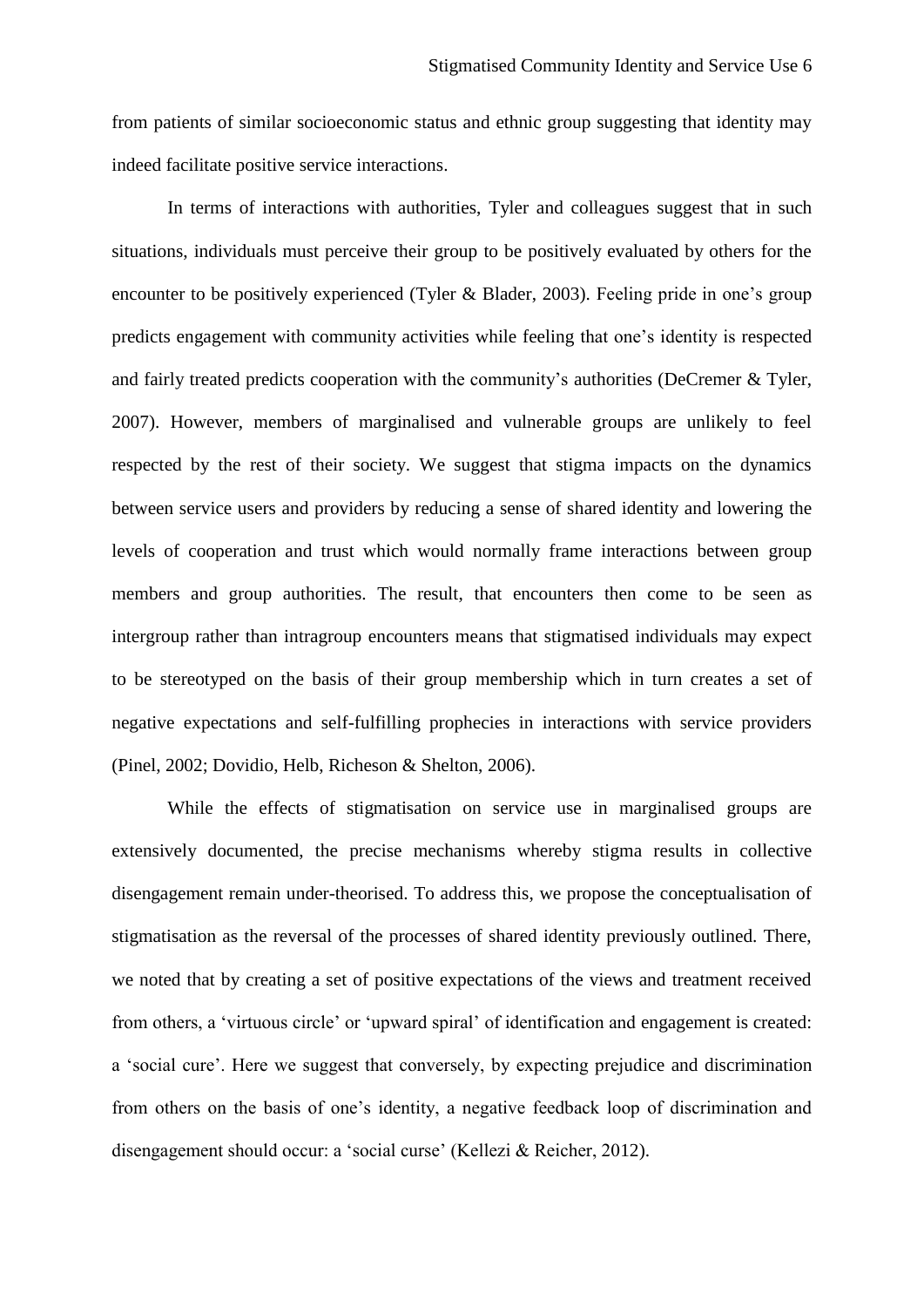We apply this concept to a residential setting and propose that the group dynamics flowing from an absence of shared identity *and* the expectations of being treated negatively on the basis of one's community identity are likely to undermine relations between service users and providers. By using a qualitative approach we aim to examine the perceptions and experiences of stigmatisation among community members and service providers as well as how it is reported to affect community life. Specifically, we aim to explore how the expectations of being negatively treated on the basis of group membership affects engagement and interactions with services.

#### **Case Study: Disadvantaged Areas of Limerick City, Ireland**

Limerick City (population 91,000) is the most economically polarised in Ireland (Hourigan, 2011). Even during Ireland's 'Celtic Tiger' years, economic development in the city lagged behind the rest of the country. Since the 1960s and the demolition of the city's slum areas, this high proportion of poorer residents were housed in several large residential estates of mixed social and private housing. The geographical isolation of these estates, the level of deprivation within them and a series of widely criticised housing policy decisions facilitated the development of drug crime and high-profile gang activity. Though constituting a relatively small proportion of Ireland's crime (and involving only a small minority of residents), this activity received disproportionate media attention such that these residential estates gained national notoriety (Devereux, Haynes & Power, 2011).

Previous research has demonstrated that people living in other parts of Limerick city display implicit as well as explicit prejudice towards these deprived areas and their residents and that this prejudice is internalised as stigma by the residents themselves (McNamara, Muldoon, Stevenson & Slattery, 2011). Survey research into the levels of social capital in these areas indicates that residents have low levels of trust in the government institutions seen as responsible for the social problems faced by these communities (Hourigan, 2011).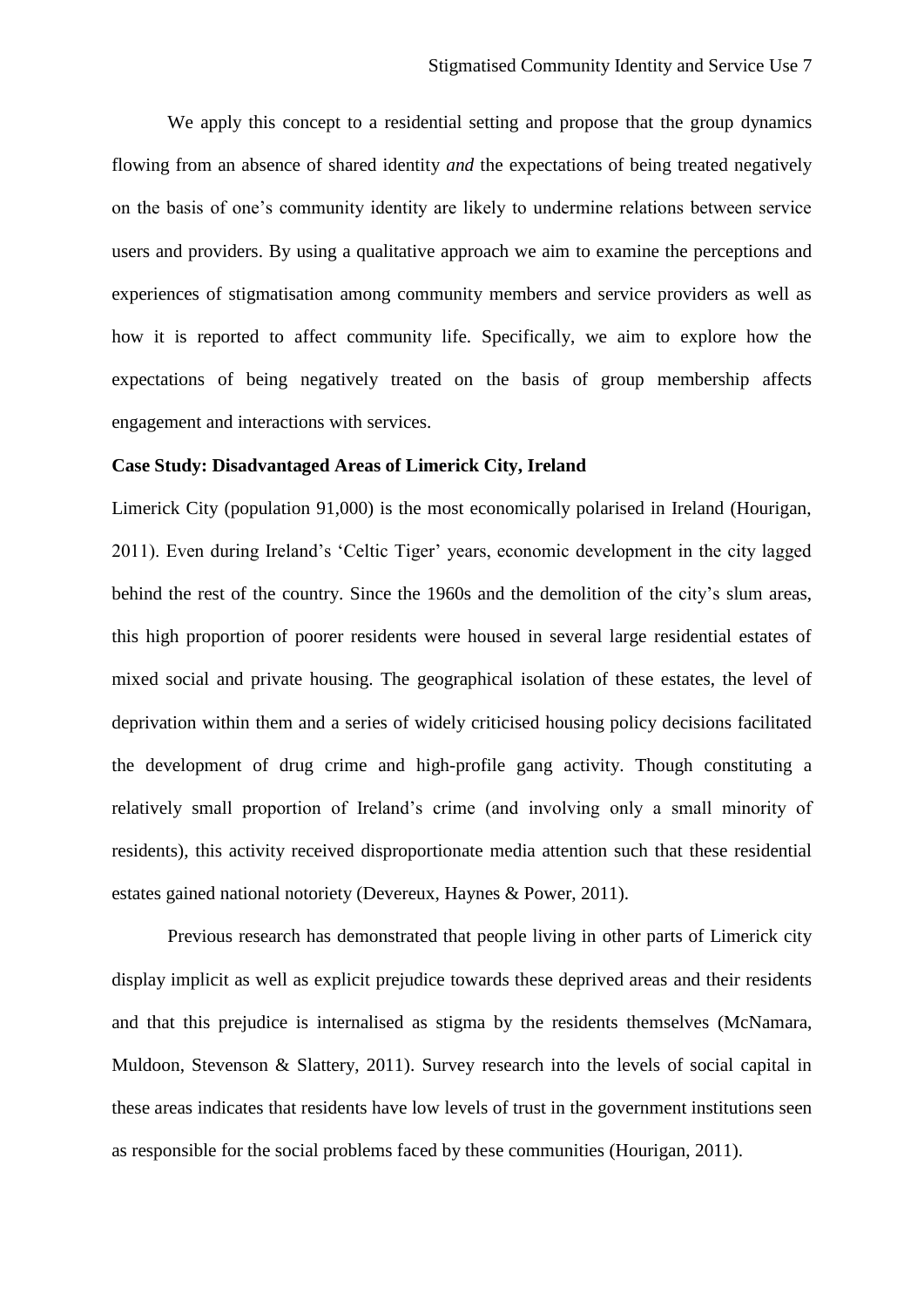In order to explore the specific effects of stigma upon service use in these communities, we elected to examine the experiences and beliefs of statutory service providers as well as that of community workers (who have a stake in community life, but also provide a range of services to residents) and residents themselves. This consideration of multiple perspectives affords an insight into the potentially divergent perceptions of service use encounters.

## **METHOD**

20 interviews were conducted with three samples of individuals involved in public service delivery and uptake across the four main disadvantaged areas of Limerick. Six individuals working for different statutory government service providers (five female, one male) were interviewed, including members from the local council, social welfare, primary healthcare and child as well as adult education. This spans the range of statutory service provision in these areas. Given each interviewee's position as representing a specific service with distinct institutional rules and practices, these were individual interviews.

A further six interviews were held with ten residents (six male, four female) from each of the four main stigmatised estates across Limerick. These participants ranged in age from 20 to 70, contained a mix of employed and unemployed participants as well as residents who had lived in the areas from 3-25 years. Four interviews were conducted with pairs of interviewees. This was intended to provide some peer-support as well as a more egalitarian participant-focused arena for participants who typically expressed some anxiety about the interview situation (Wilkinson, 2003). Multiple participant interviews are particularly useful in elucidating evidence of social consensus or dissensus on controversial issues (Howarth, 2002b) and this was found to be the case. Two further interviews were held on a one-to-one basis at the request of interviewees who expressed concern about the confidentiality of their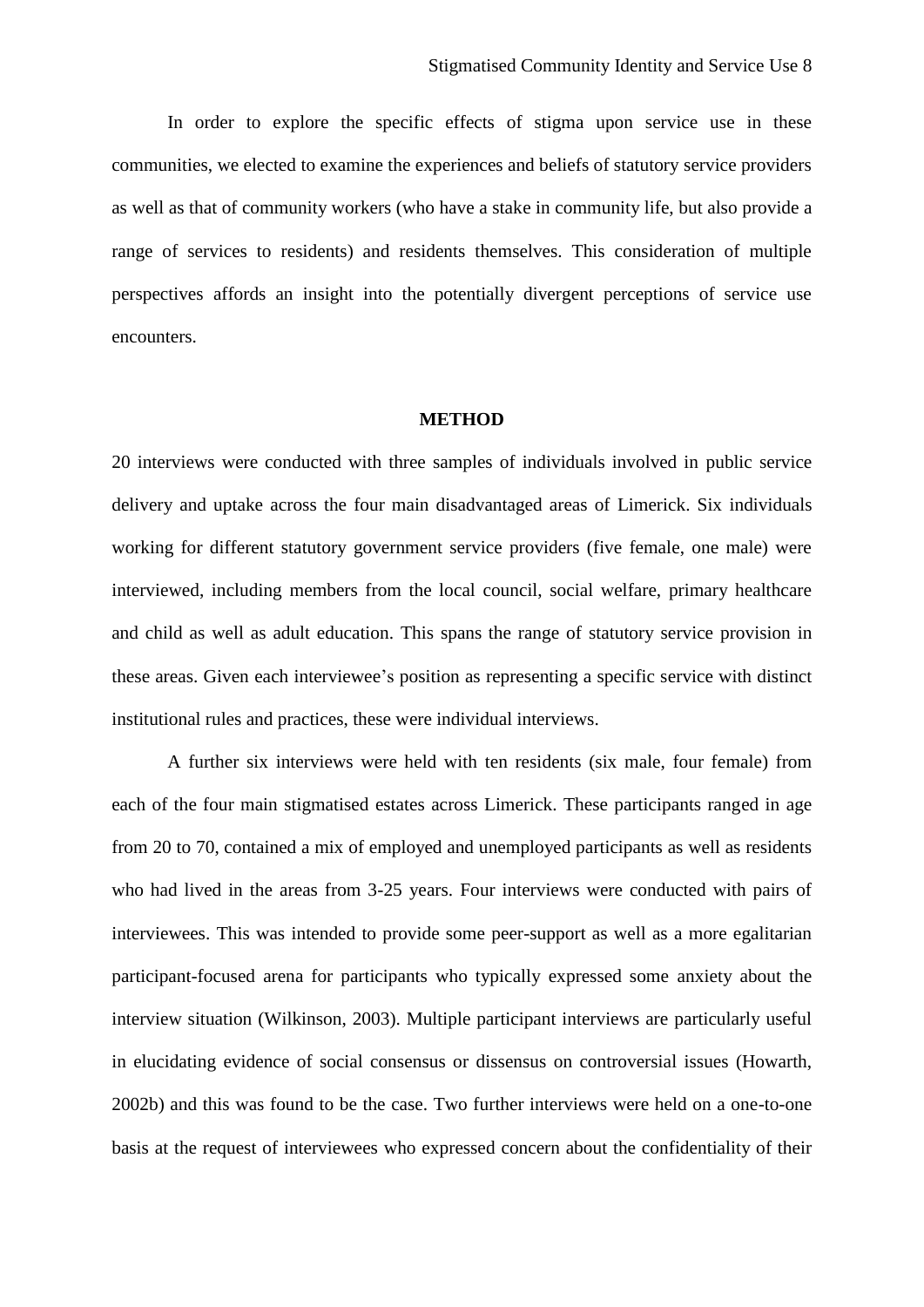views. Notably these interviewees reported higher levels of social isolation than the others, but their other experiences and views of local services did not fundamentally differ.

In addition, a further six multiple participant interviews were conducted with groups of community workers from these areas (n=16: ten female, six male; four three-person interviews, two paired interviews) involved in a range of local community organisations which provide non-statutory services including youth clubs, crèches, job clubs as well as adult social and recreational activities. Again, the multiple participant interviews accorded with the participants' stated preferences and provided them with a forum within which to support or question and clarify one another's views which resulted in rich detailed data.

Service providers and community workers were approached, recruited and interviewed in their place of work. While this may inhibit the expression of personal views, these are the sites of service delivery which lends authenticity to the opinions expressed there. All interviews were conducted in a private room to facilitate confidentiality. In an effort to minimise self-selection bias, all residents in the deprived areas of Limerick had previously been contacted personally on a door-to-door basis and invited to take part in survey and interview research into their community. From those who had expressed a willingness to be interviewed, this sample was selected so as to span the diversity of the local population. These interviews were conducted in local community centres.

Participants were informed that the interviews would be anonymised and that they concerned people's experiences of living and working in the local communities as well as the use/provision of local services as appropriate. Interviews were semi-structured and conducted by the second author using an open-ended schedule. Interviews lasted between 40 minutes and 105 minutes (mean of 70 minutes). All aspects of this research had ethical approval from the lead author's University Research Ethics Committee.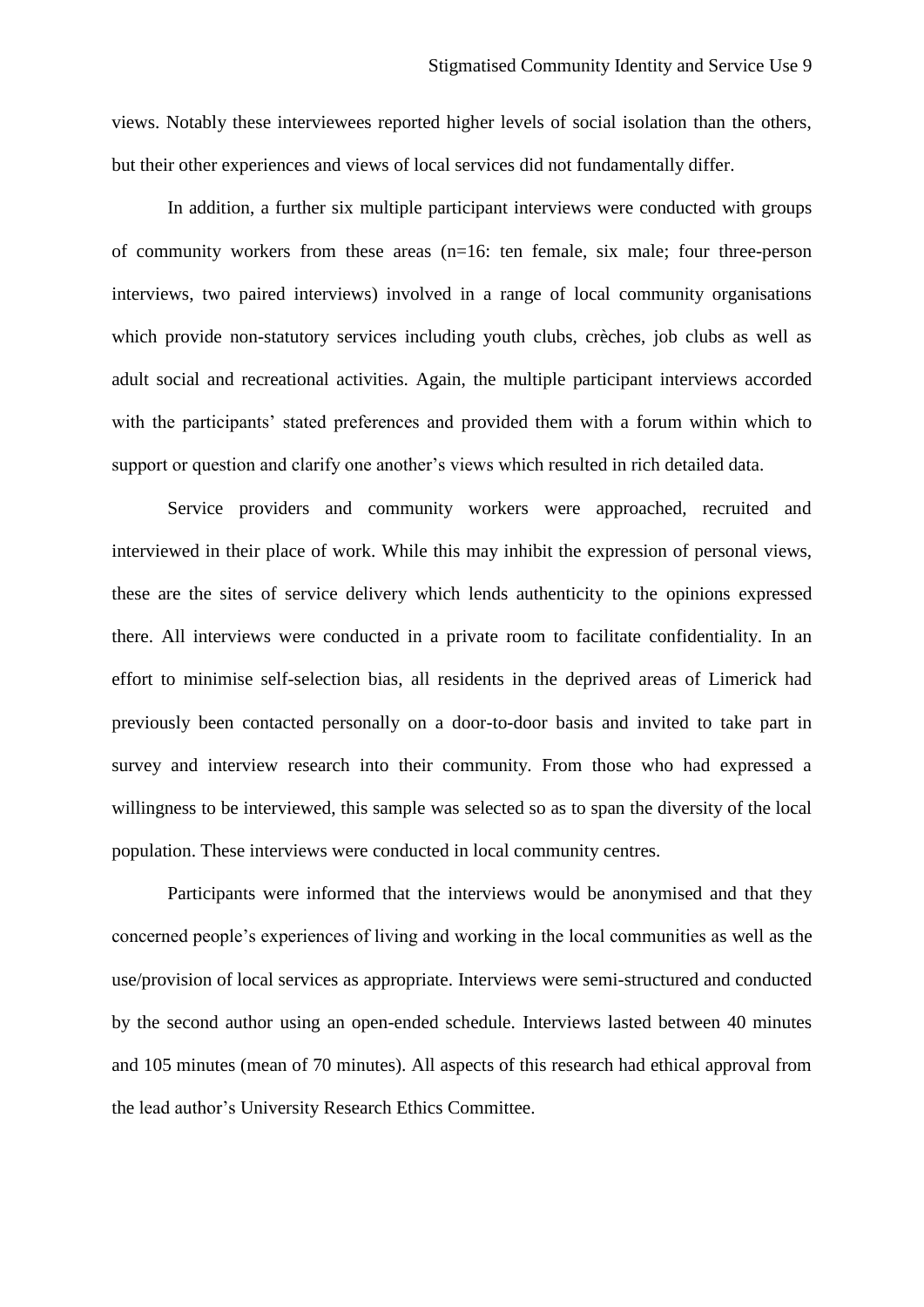All discussions were audio-taped, transcribed verbatim and entered into Atlas.ti texttagging software for analysis. All instances in which participants talked about stigmatisation and community engagement were identified, resulting in 91 extracts across the 20 interviews. The extracts were analysed using theoretically-guided thematic analysis (Braun & Clarke, 2006). Specifically, after extensive reading, rereading and discussion of the data, three broad themes were identified which captured and made sense of participants' accounts in the light of our theoretical perspective: 'stigmatisation as social curse'; 'consequences of stigmatisation for perceptions of services and engagement' and 'stigmatised service use interactions'. As expected the interviewee's perspective on these experiences varied according to their particular group and this divergence was used to inform the analysis.

## **RESULTS**

## **Theme One: Stigmatisation as 'Social Curse'**

There was a high degree of consensus across the interviews that criminal activity in these communities had received significant negative media coverage and that, as a result, these communities were perceived as distinct and separate from the rest of the city. Residents fiercely resisted these stereotypes and reported them to be unfair generalisations which negatively impact on their daily lives. Many reported discrimination on the basis of where they lived and presented this as unjust:

Extract 1: Residents Group 3

- *Int Yeah, well we might talk about the regeneration in a little bit*
- *R1 I know that, I'm just saying like, that's what I'm saying, that's kinda the way I feel like you know, cos I get painted with the same brush, I'd love to say I'm from [deprived area] you know, I'm proud to be from [deprived area] but if you say you're from [deprived area] 'ah you must be a scumbag'. The last two jobs, the last, as I said the last job I had in [nearby town] now for fifteen years, everything I applied for I never*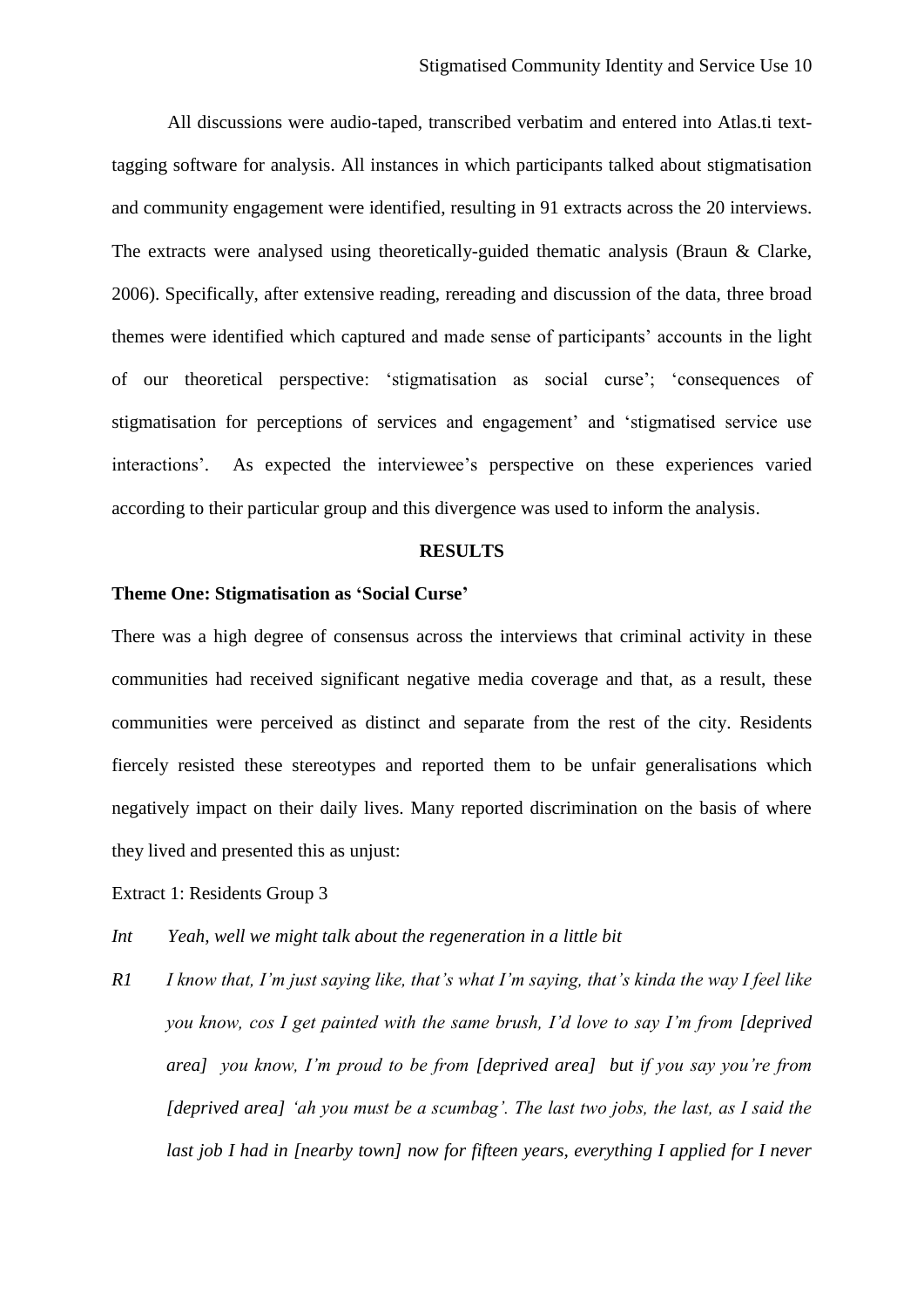## *put down [deprived area]*

Here this interviewee reports that even revealing his address evokes negative responses from those outside the area. In this way the issue of stigmatisation is automatically framed in intergroup terms, as all outsiders, even those from other towns, are attributed with the same tendency to stigmatise. The expected reactions from outsiders are presented as irrationally automatic and unthinking (*'ah you must be…'*) but nonetheless are reported to have shaped this resident's actions.

This 'stigma consciousness' was pervasive throughout the interviews with residents. They reported that it characterised all of their interactions with outsiders, unless they took measures to hide their identity and pass as non-stigmatised. Indeed this expectation of being negatively evaluated was even evident in the interview situation itself where residents were often at pains to protest to the interviewer that they personally had nothing to do with criminality (though this had not been suggested).

In contrast, the statutory service providers (responsible for delivering social welfare, health, education, and housing services) often commented on the stereotypes as more or less reflective of people in the local community. Here a medical service provider is discussing changes in the local area:

Extract 2: Service provider 2

*R […the government] did nothing about the underlying problem which was all the social nutcases that got sort of, anyway it's confidential, that were living there and in particular the elements of criminality, the strong elements of criminality weren't kind of touched and the basic kind of fabric- how you build a society is that you put decent people into it and make normal, decent behaviour the norm. Whereas what they had was abnormal, criminal behaviour where people had no source of income and no source of work became the norm. And so it was normal to deal drugs because that's*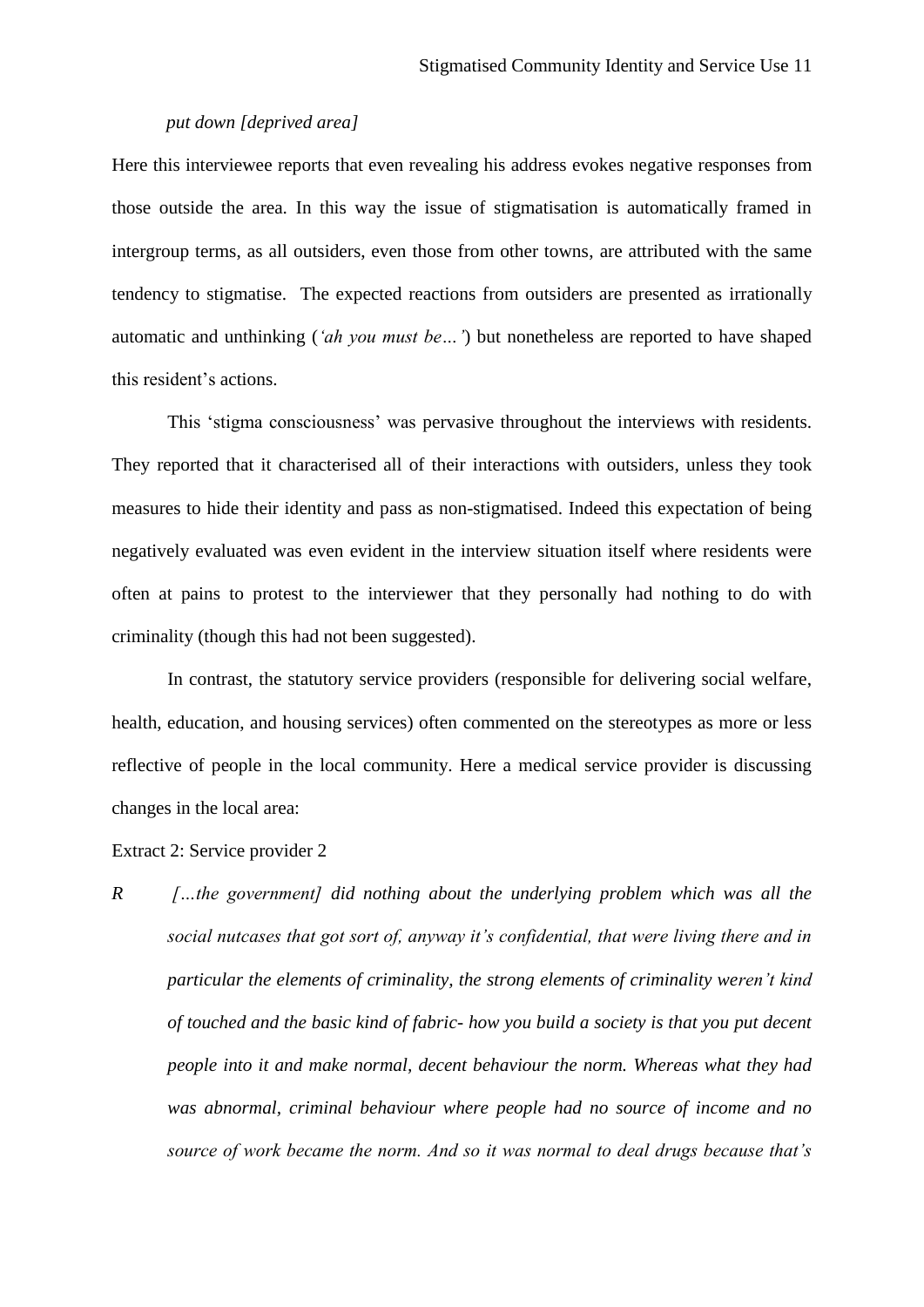*the way you would earn money. It was normal to steal cars, it was normal you know do all the kind of things that we as I suppose middle-class brought from a different area would regard as abhorrent and illegal and that.* 

Here deprived areas of Limerick city are described as a distinct subculture, existing separately from the rest of Limerick society and being characterised by anti-social behaviour. The service provider does not directly impute criminality to all residents, but the areas are elided with a culture or 'norm' of criminal behaviour. While this is presented as a matter of perspective (the participant acknowledges his own middle-class bias) and the speaker does acknowledge the outside influences involved, at the same time this is clearly a stigmatising discourse (Hastings, 2004) as communities are contrasted to "normal, decent" people and any sense of commonality with the rest of the city is denied.

Often the awareness of these negative service providers' attitudes among residents was reported, especially by community workers (involved in the delivery of non-statutory community development and education services) who could comment upon this without fear of being perceived as part of a criminal underclass. In the following extract, the community worker has previously been commenting upon potential barriers to service use among their residents and here suggests that residents often encounter negative attitudes and assumptions in their interactions with services in general (and government agencies in particular).

## Extract 3: Community Workers Group 3

*R2 People are very judgemental, they're very judgemental and it comes down to as well where you're from again do you know? And as I say if you're not educated enough to maybe ask the questions or if you're not really understanding what they're saying to you back and all that kind of stuff like do you know.*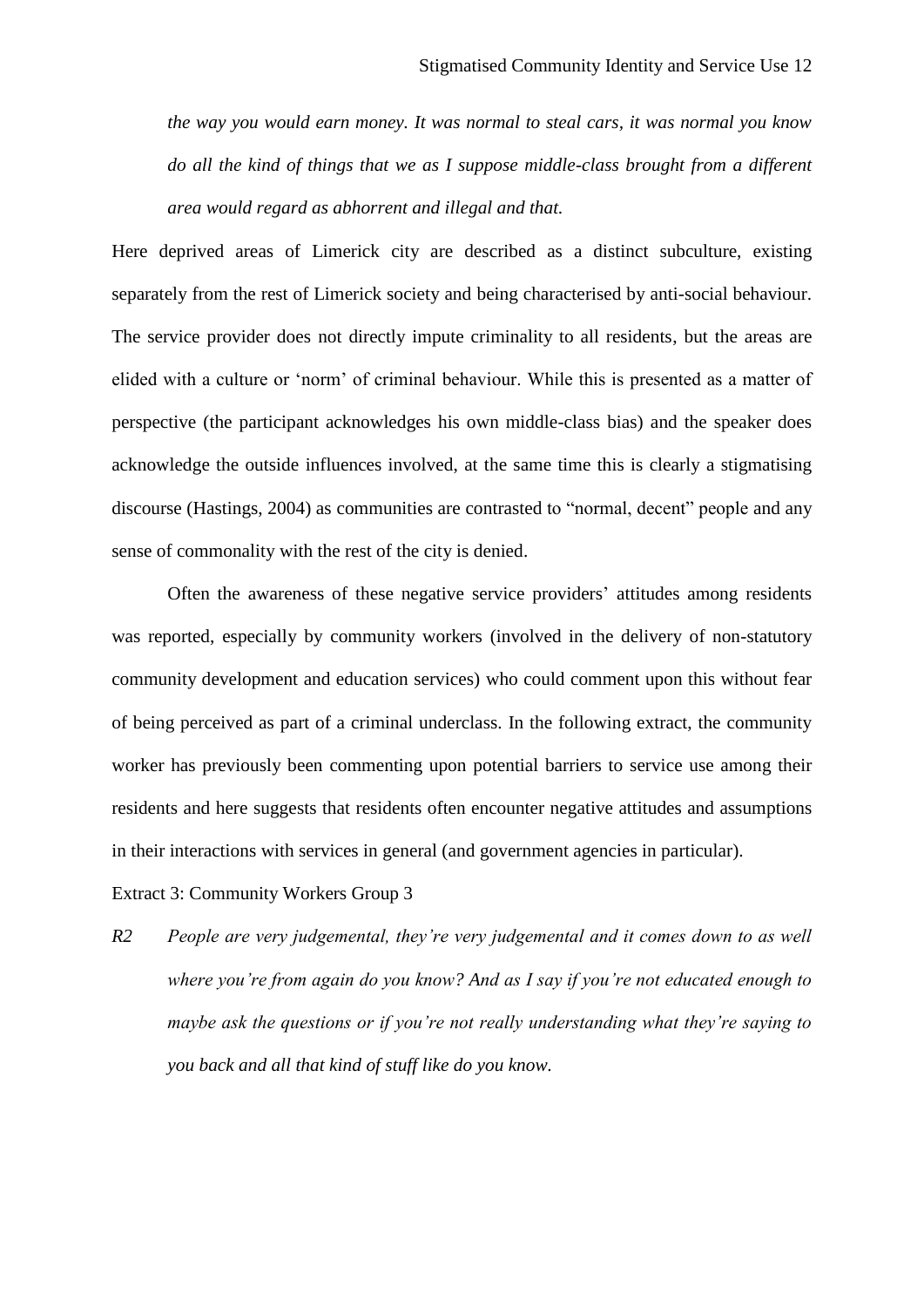- *R3 Probably more so from Government-type agencies rather than communities I'd say… It's probably that the Government agency will focus on a wider group and again it comes back to that judgemental thing.*
- *R Stereotypes*
- *R3 Their stereotypes and they're making assessments, here's someone from [deprived area] they're here to you know suck the blood out of the Government or something like that.*

Service interactions are characterised as framed both by the prejudices of outsiders and the intractable nature of stigma. On the other side of the relationship, this situation is suggested to be exacerbated by low levels of education and confidence among residents. Notably though, unlike in extract 2 above, the community workers use a 'normalising' description (Hastings, 2004) of these neighbourhoods as populated mainly by ordinary citizens and so the social division is attributed to the skewed perception of the agencies and the disadvantage of the residents rather than any intractable characteristics of the residents themselves.

# **Theme Two: Consequences of Stigmatisation for Engagement and Perceptions of Services**

The impact of this stigma consciousness upon residents' service engagement varied. At the most basic level, stigma consciousness could lead to shame. In the following extract the residents have been discussing the availability of government and community services in their area:

Extract 4. Residents Group 3

- Int *So why do you think some people mightn't want to seek help from services?*
- *R2 Well, you see, they might, they're working all their lives, are they embarrassed to go cap in hand begging for something you know*
- *R1 Too ashamed to go*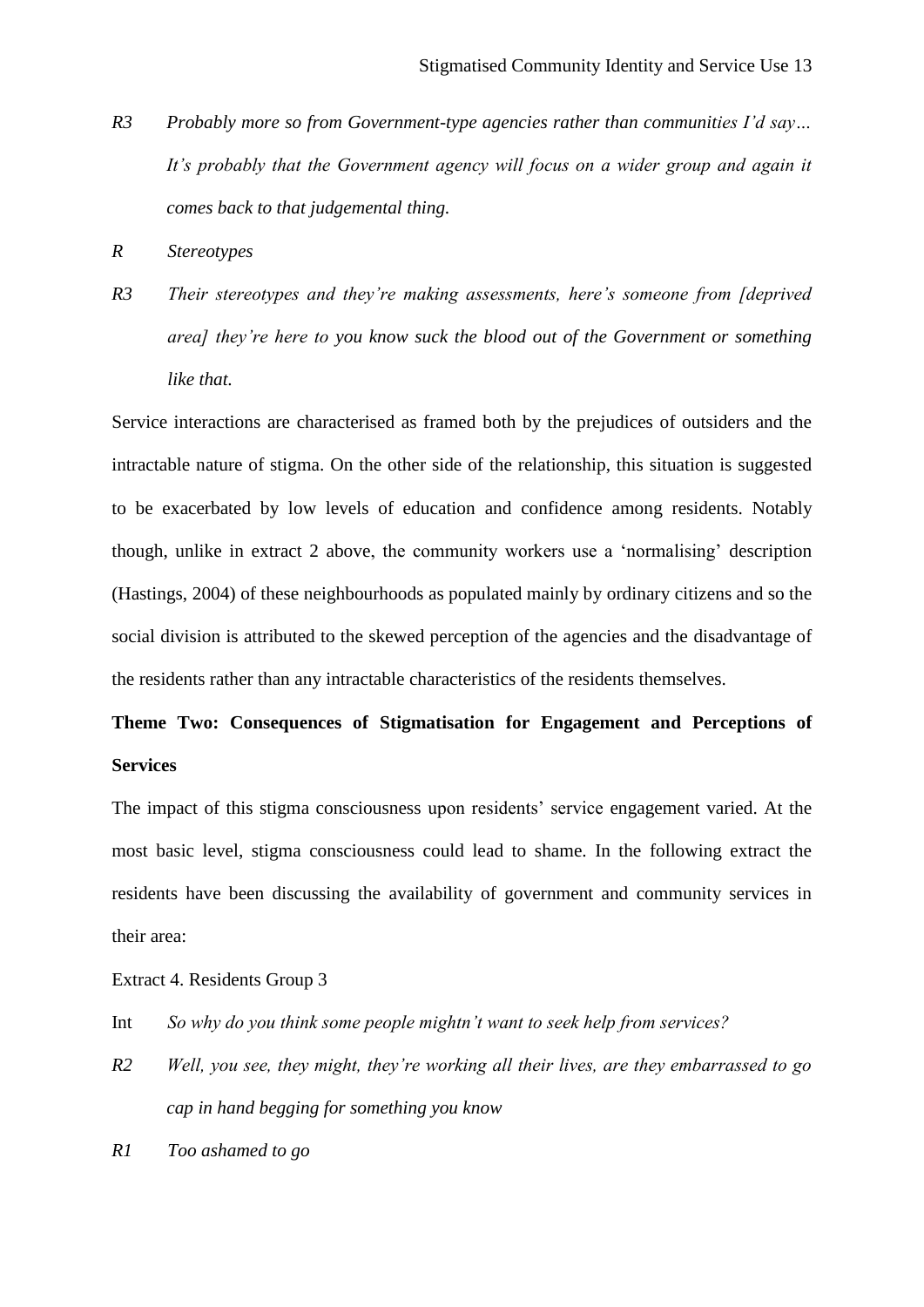## *R2 Yeah, you know, some people are ashamed, you know 'do I really need it'?*

This short extract illustrates the problem of reputation management facing residents. Living in economically deprived areas means that residents are more vulnerable to unemployment and reliance on welfare and this leaves them open to criticisms of dependency and mendicancy (Stuber & Schlessinger, 2006). As Kellezi and Reicher (2012) point out, shame is an especially pernicious emotion as it divides the individual from their group and isolates them from sources of support. Here we see it deterring service use.

In addition, residents believed that stigma also resulted in poor service provision which suggested a negative view of service providers. They described incidences in which planned services for their area never materialised or basic services were withdrawn.

Extract 5. Residents Group 1

- *R2 One major part of [deprived area] has no bus service, none whatsoever, so we say like ehm now they've stopped going back to the back part of [deprived area], the bus cuts its journey short, and like I said, if somebody throws a stone at the bus in [deprived area] that's it we're not going over to [deprived area] no more, we can pull off for the night we don't have to go to [deprived area], I mean a bus driver was intimidated by a three year old child holding a water pistol at him and going 'give me the money sir' and for three for three or four days, we had no bus service*
- *Int What do you think would happen if that was in [affluent area]?*
- *R2 I can tell you, eh I know of a place where the bus is battered every night of the week, in the winter months, and the buses are never stopped, it's called [affluent area], and they are actually battered by children from the so called higher, higher er standing than [deprived area] people*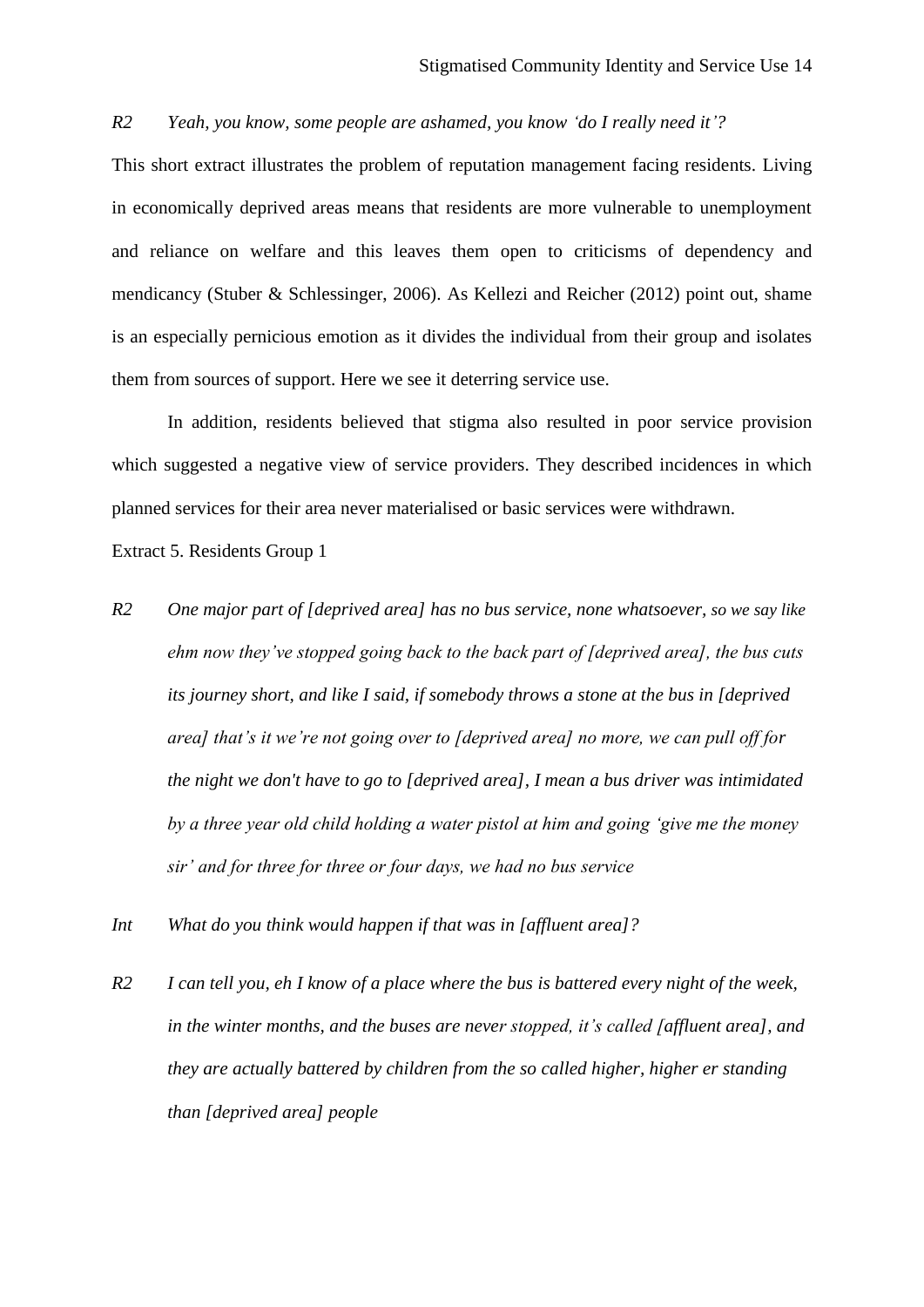Residents felt that essential services could be withdrawn from their area with little justification. They felt that the same was not being done in more affluent areas where as reported by the resident in Extract 5 bus services were on the receiving end of much more consistent anti-social behaviour than the reported isolated incident that led to an extended withdrawal of service from the deprived area. Residents interpreted poor service provision in disadvantaged areas as reflecting broader stigmatisation of their communities by service providers and as indicative of service providers being unwilling to provide full services to their area in comparison with other affluent areas in the city.

This lack of faith in and negative perceptions of services also extended to other nongovernmental community services. In interviews, residents often revealed that they had low levels of trust in any community services:

Extract 6. Residents Group 4

- *Int So what do you think ehm in terms of if we just move onto the services part of things ehm what services would you think are available to people in the area?*
- *R2 I, I really don't know, and probably because, do I want to know at times, because I don't, cos there's people in these service areas, that while they're there, you still don't want to know them, and they're doing things for people in the area but at times you're going to be saying 'I'm not going to them, to [let them] know my business', or, you know or something like that, you know what I mean? Some people in it are good, they're good for the area, they are, but there's one or two of them that are in it and you don't know whether they're*
- *R1 They can be trusted?*
- *R2 Whether you can, yeah, trust you know?*

Here the resident is reporting a reluctance to engage with local community services due to a general suspicion of service providers. The resident is suggesting that by engaging with local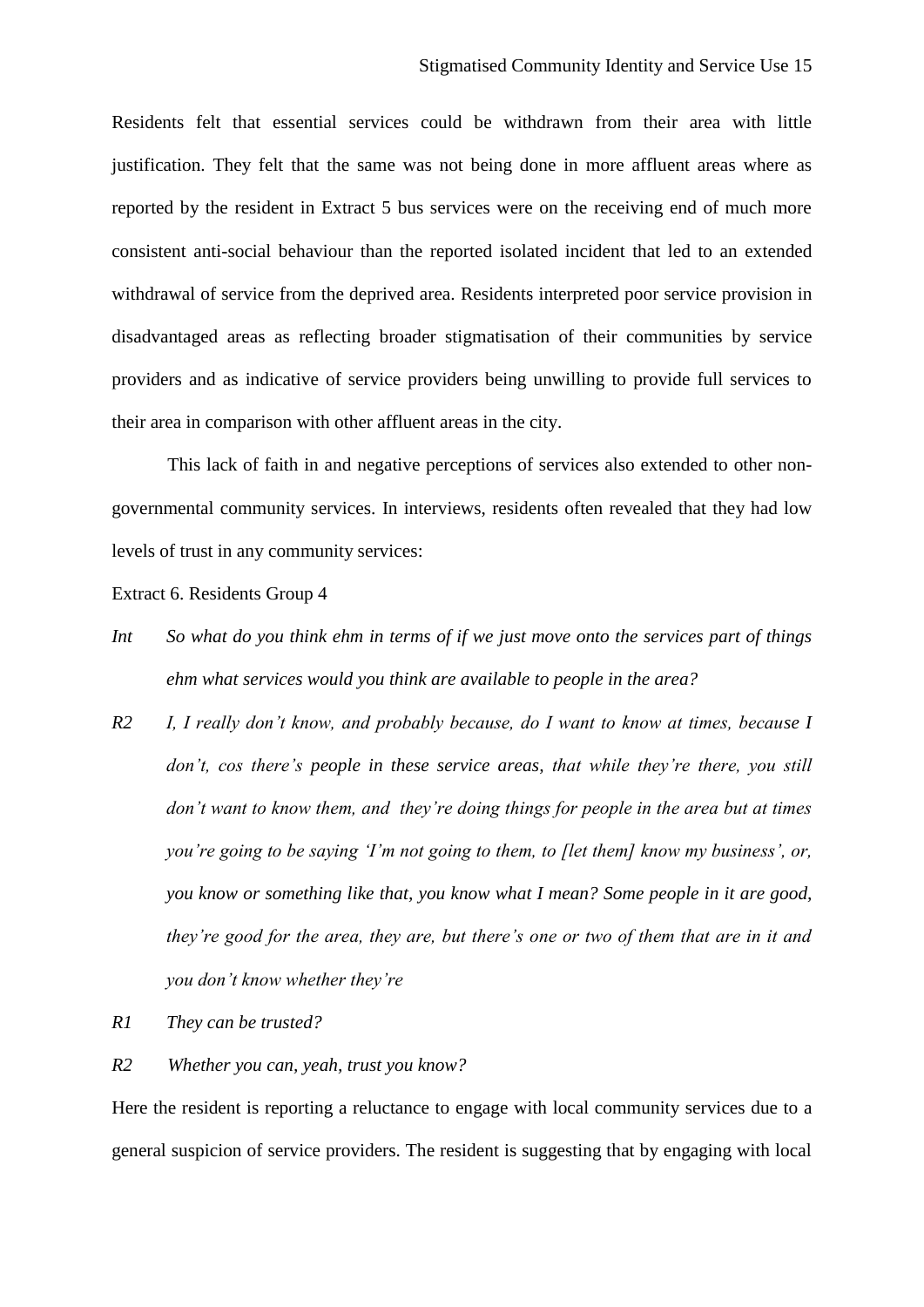community services he risks exposing his private business to unfriendly scrutiny. Though most non-statutory community services have no direct link to local government, this popular suspicion was sufficient to undermine trust in local community organisations.

Moreover, the perception that those accessing local services were the more anti-social elements of the community was sometimes reported to deter other residents:

## Extract 7. Community Workers Group 6

*R1 We were a 'mainstream' service but that was very difficult because a lot of the kids that were very good at accessing services may have more 'at risk' behaviour you know? So they were deterring others from accessing the service because of who they were or what they were you know or where they'd been or what, you know it's all that. So the kids would be scared to come down and the ones that need it or the service was designed for and or the parents wouldn't let them come.*

Here we can see a complex intersection of the various concerns outlined above. On the one hand there is recognition that many of the services in the community will have been necessitated by, and targeted at anti-social behaviour ('at risk behaviour'). Consequently, when new 'mainstream' services designed for use by the majority of residents are introduced, those previously using the targeted services are more likely to avail and thus new users are likely to be deterred. In other words, this popular association between service provision and anti-social behaviour deters some from availing of other services which are designed to build the community due to a fear of encountering those who may be engaged in criminal or antisocial behaviour.

## **Theme Three: Stigmatised Service Use Interactions**

The negative expectations of both service users and providers were reflected in their experiences of service use encounters. From the perspective of the government service providers, local residents were expected to be too ready to avail of services and having too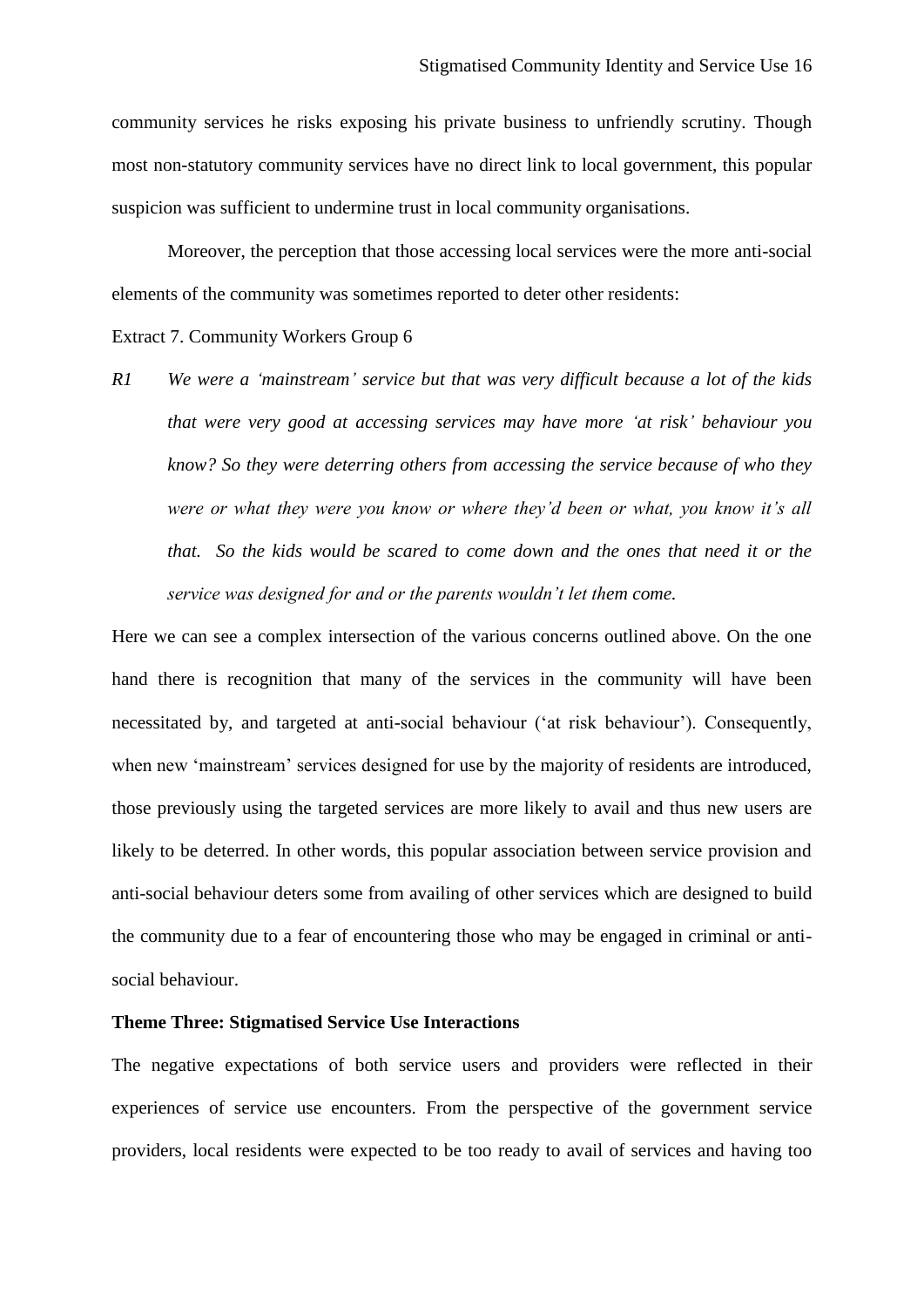great a sense of their entitlements. Sometimes these expectations were gendered and linked to heavily stigmatized notions of 'welfare mothers' (McCormack, 2004).

#### Extract 8. Service Provider 1

*R: Oh the young girls who have babies at sixteen, here, ehm it's a celebration, actually, the Christening is a huge thing, eh whereas a girl from [nearby, more affluent area]*  who has a baby, that's shock and horror, that's just shouldn't have happened sort of *thing, but here there's a different mindset, ehm, the christening is a whole celebration, the birth, the coming in for clothes, cos we get two hundred Euros for the items [lists benefits] , it's kind of it's kind of ehm 'happy days', and that's the way some girls look at it, not all of course, but that's the way some girls look at it […] she'll come in always with her mammy. The girl here [deprived area], it's her own business she will never have a mammy, ehm she'll come in here and she'll know exactly what she's to apply for cos she's had information from her peers, her friends. Ehm they may be a bit older but any of the young girls who come here now, I didn't have to tell them what they're entitled to, ehm because they knew exactly. 'What about my? When do I get my?', because they know, they know what's on the guidelines,*

As noted in relation to extract 2, the service providers often invoked social class differences to explain the behaviour of residents and attributed distinct and separate social norms to these communities. Contrasting values attributed to affluent and deprived communities on teen pregnancy are used here to explain the different approaches to service use among members of different communities. The service provider suggests that teen pregnancy is viewed negatively by the more affluent, 'respectable' areas and the teenaged mother is censored and contrite when she approaches services. In contrast, teen pregnancy is celebrated and rewarded in the more deprived areas and this is reflected in service use whereby girls from deprived areas are aware of their entitlements through information they have received from others in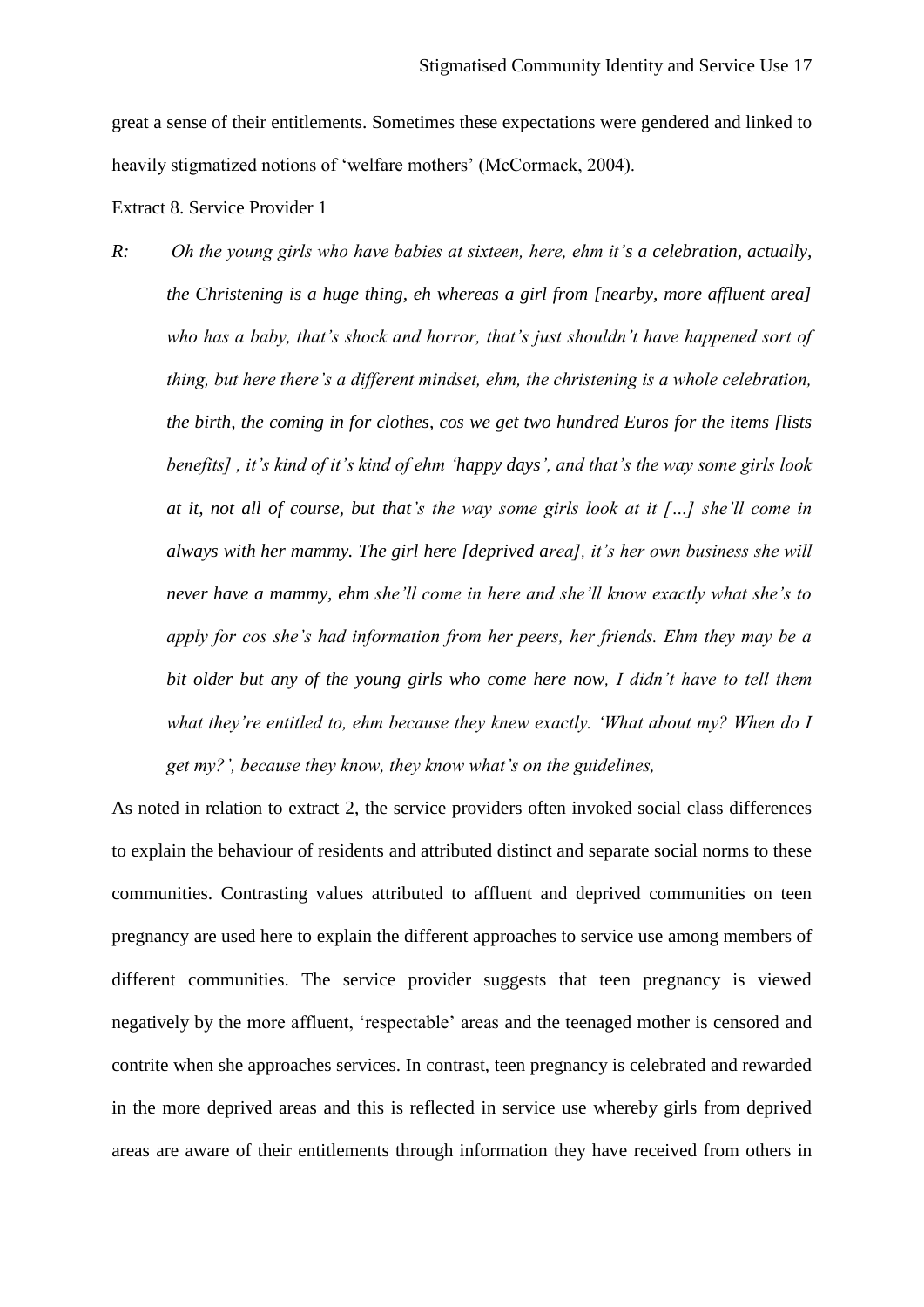the community. Thus an issue which is a source of shame in wider society is perceived to be celebrated by residents in the deprived areas. The thorough knowledge of the benefits that can be claimed by single mothers on the part of residents of deprived communities could be interpreted by service providers as being indicative of a willingness to depend on state benefits without any associated sense of shame (in comparison to those from the affluent community where this is not the norm).

Residents reported high levels of anxiety when approaching services due to expectations of negative evaluation and treatment. In the following extract, one resident reports that government services deliberately made the bureaucratic system complicated.

Extract 9: Residents Group 1

- *Int So, are you saying that they wouldn't correct you, and say "oh no it's not a 'shoe' allowance it's a 'footwear' allowance, here's the form"? but they wouldn't say that*
- *R2 No, up to five years ago they were told no, if a person asked incorrectly, your answer was 'No, we don't do a thing like that'. [but we would say] 'Ah but my friend gets the coal allowance, my friend gets it every week, once the winter comes in, she gets the five pound, we're on the same money every week' and you know*

The gist of this extract is that until recently statutory service providers withheld the information necessary for residents to claim their legal entitlements. In a striking inversion of the previous extract, these residents report that a lack of precise knowledge of the system means that they will be denied access to even the most basic of aid. In other words, even though these residents know that they are entitled to these resources by law, their expectation of obstructive bureaucracy means that they report having to display high levels of knowledge of the system.

Indeed here the participants are reporting the sharing of knowledge of other previously successful cases ('my friend gets the coal allowance') to ensure fair and even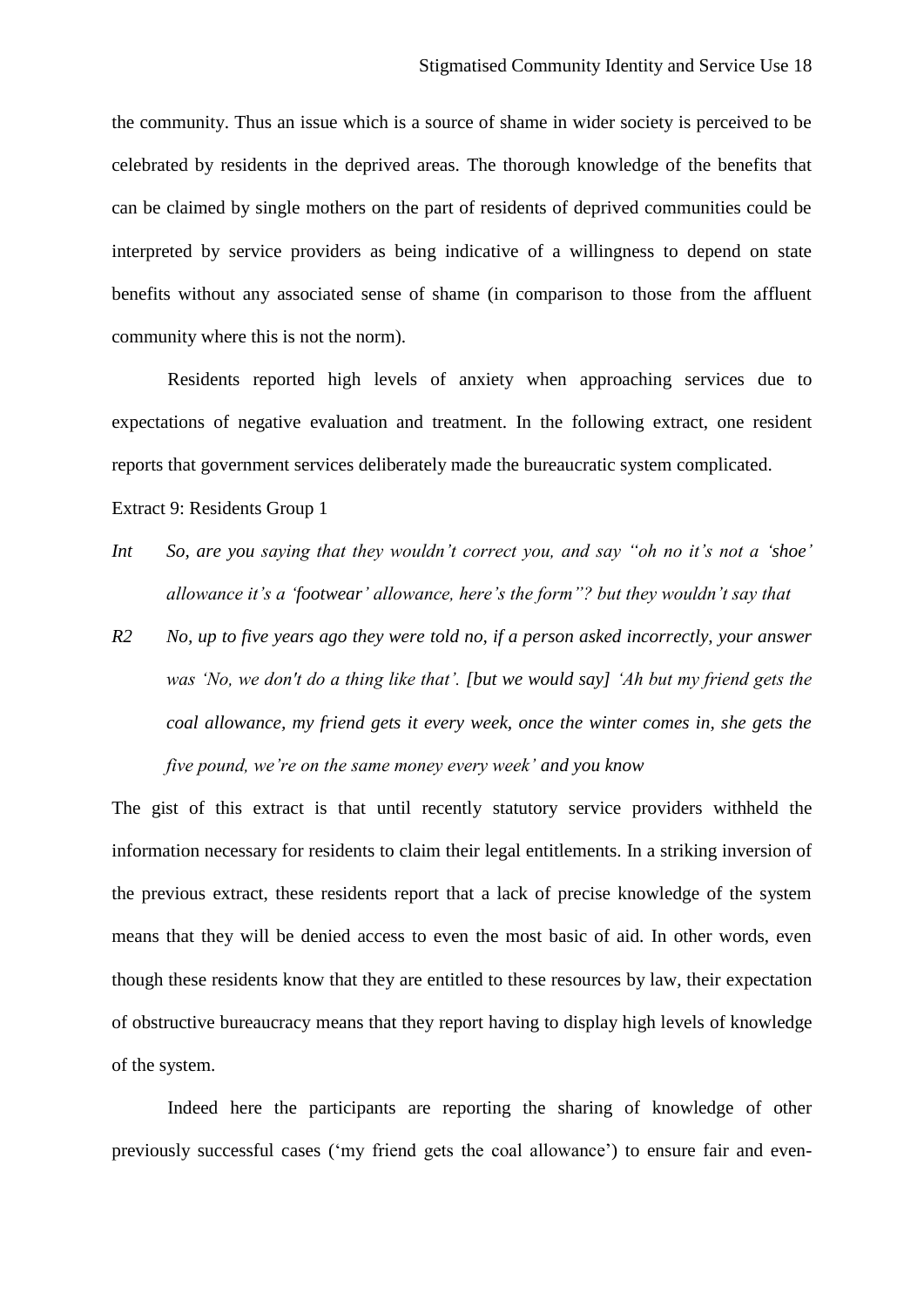handed treatment. However in light of the previous extract 10, we can note in passing that such information sharing could perhaps perpetuate a perception among service providers of an opportunistic attitude.

More detailed accounts of service use encounters revealed how relatively ambiguous actions by service providers or users could be interpreted as aggressive and antagonistic: Extract 10. Residents Group 5

*R1 At the end of the day, I went into the labour exchange I did one day, and your one says to me, 'you're wanted upstairs', I said, 'Am I?', I went up, [they] said 'We haven't seen you in eighteen years', I said, 'Is that right, does that bother you?' I said 'That you haven't seen me in eighteen years?', I said, 'Look it bitch', I said 'Let's get this straight now cos I'm up to here', I said 'with you', do you know what I mean? 'I'm after standing in a queue for an hour like and then I get this? You would not be in a job' I said, 'If it wasn't for the likes of me and those people down there, you'd be in the queue', so I said 'Don't be giving me your bullshit at all girl', now I said, 'If you've got something to say, say it, other than that don't go wasting my time', 'Go on go away'[she said]. I said 'What?', 'Ehm no we're finished', she said. […] "I haven't seen you in eighteen years, where were you?" (she said). My mother wouldn't have asked me that question.*

The core objection of the respondent is that although he has only recently needed to use this service, he was unnecessarily questioned by the service provider. His reported response makes it clear that he feels being questioned about his lack of service use indicates that the service provider is implying impropriety on his part. He directly challenges the assumption that as an unemployed person his time is now not valuable '*don't go wasting my time'* as well as the implicit moral distinction between service provider and user '*you'd be in the queue'*.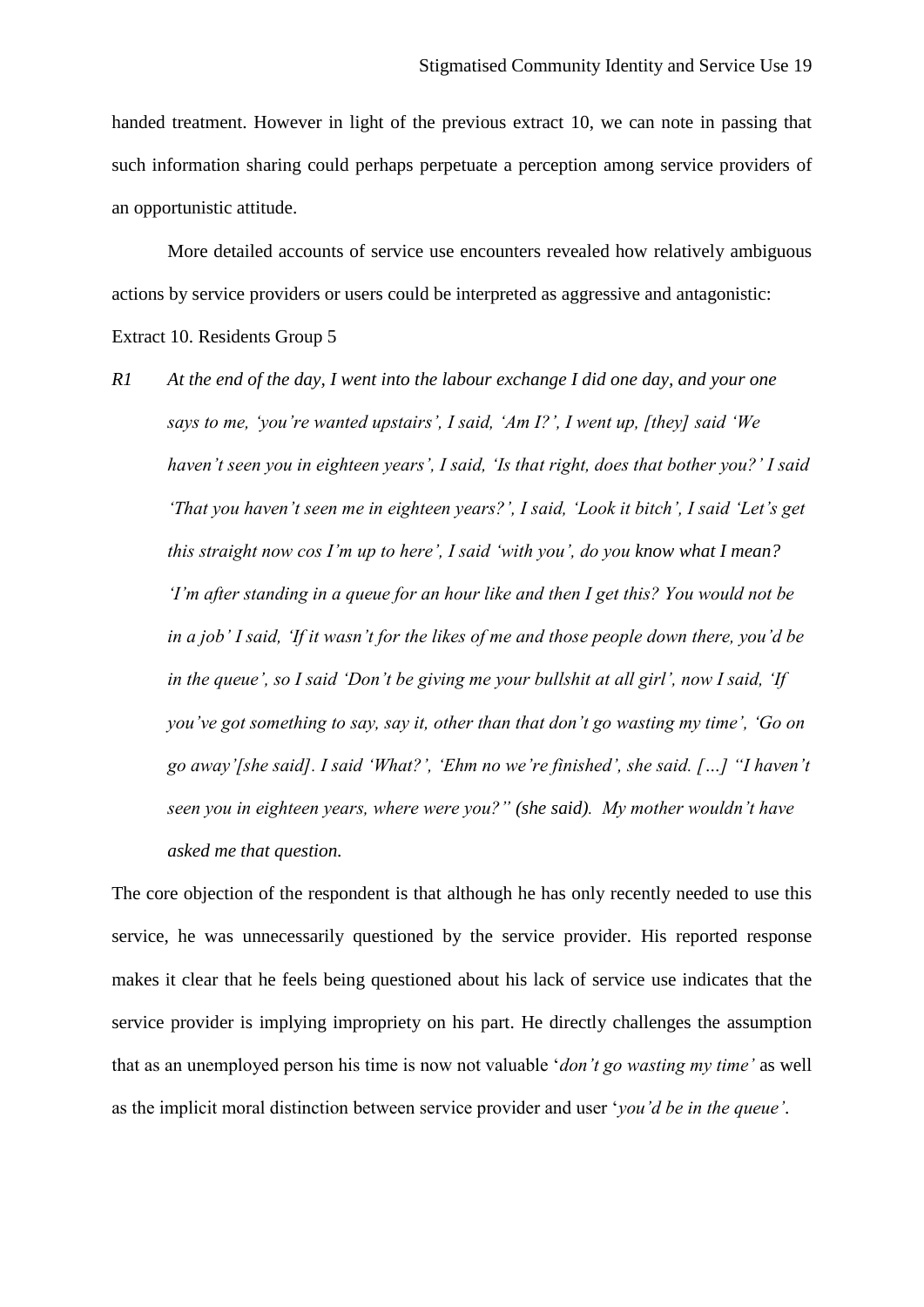However, it is notable that the question asked by the service provider is relatively ambiguous as to its intentions: perhaps to clarify records or to ensure correct service delivery. Despite this, it is presented to the listeners here as unequivocally invasive and the interviewer and other focus group members are being invited to agree that an ambiguous question coming from a service provider is likely to have been ill-intentioned, thus justifying an aggressive response and leading to a termination of the encounter. In other words, the expectation of service providers' prejudice is embedded in this account leading to the consequence of conflict escalation.

#### **CONCLUSION**

Our research adopts the concept of 'social curse' (Kellezi & Reicher, 2012) to capture the social psychological mechanisms whereby stigma affects service use in disadvantaged communities. In doing so, we show that stigma is more than simply the presence of a negative group stereotype: it is an active, corrosive process which undermines relations between communities and the service providers who are there to serve them. First, stigmatisation undermines shared identity turning an intragroup relationship into a fraught intergroup one where service users come to expect negative treatment by service providers on the basis of their group membership. Second, the lack of shared identity and the expectation of negative evaluation and treatment fosters mistrust of others leading to misunderstanding and conflict in interactions. Ultimately, community stigmatisation can result in individual disengagement from community and statutory services.

These corrosive impacts of stigma upon local communities are all evident in our analysis. Residents are seen as separate and distinct from the broader Limerick population and report pervasive experience of stigma consciousness in their dealings with outsiders. They respond by either hiding their identities, disengaging from services, or developing coping mechanisms to deal with discrimination (see also Howarth, 2002a, 2002b).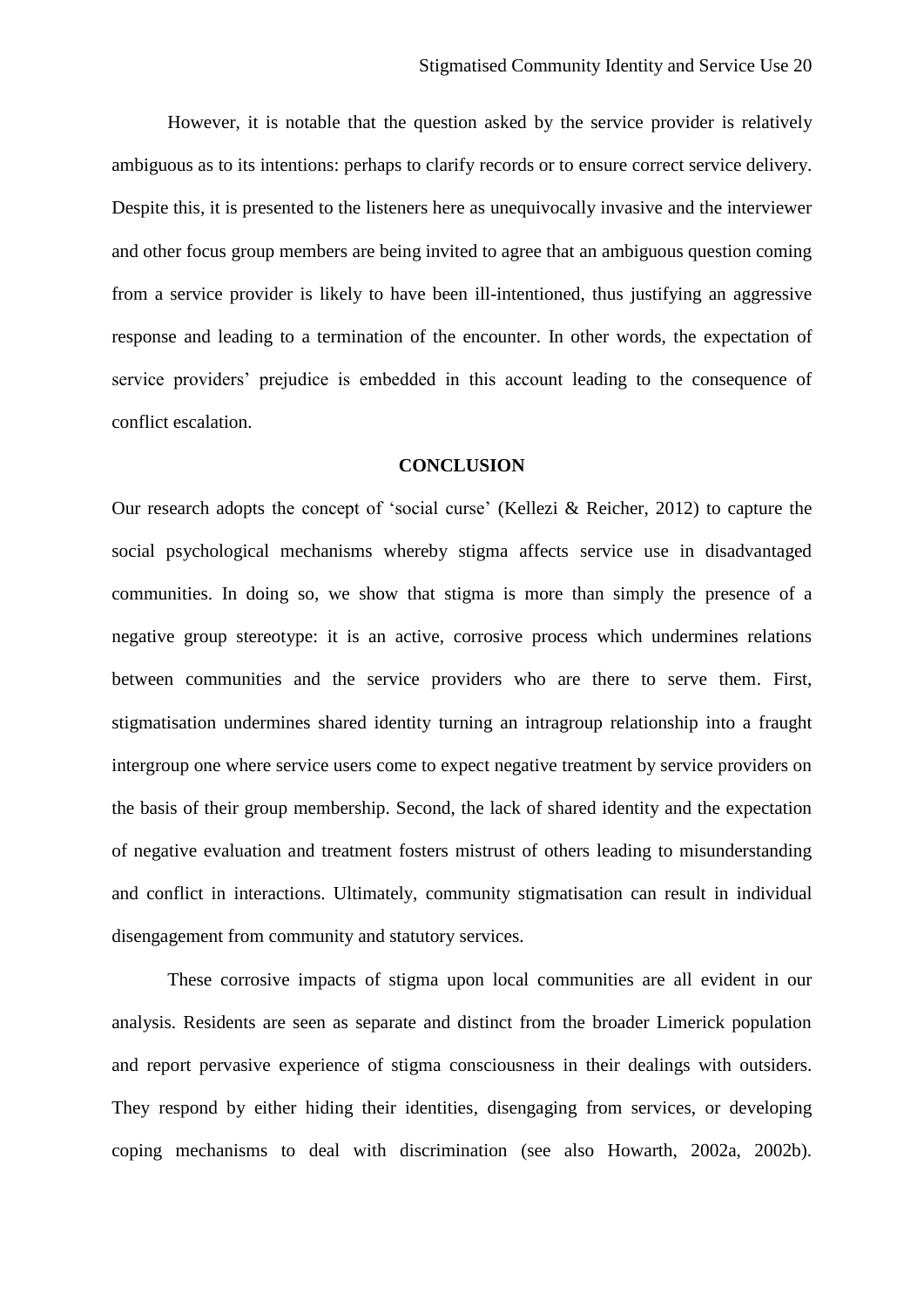Conversely, government service providers did not acknowledge these concerns, instead often endorsing stereotypes of the residents as anti-social and over-entitled. Residents' awareness of these negative evaluations of the community act to undermine community trust and deter use of both government and non-government services.

Moreover, these antagonistic intergroup dynamics inevitably shaped the actual encounters between service providers and users. In line with previous research, stereotyped expectations frame such encounters and demonstrably shape the perceptions of unfolding behaviours of interactants (Dovidio, et al., 2006). Specifically, the intergroup framing of service use encounters evidently leads to divergent expectations among providers and users. As each group's actions form the context for the interpretation and reaction of the other (Reicher, 1996), these expectations lead to a divergence in interpretation of behaviour that in turn lends itself to conflict escalation. In other words the 'social curse' demonstrably acts to poison negative intergroup service use encounters which in turn perpetuates stigmatisation and marginalisation of community members.

Our work is a first step in identifying and understanding this phenomenon and requires further research to document the occurrence, prevalence and means to reverse these processes in local communities. Our small samples may capture some of the diversity of experiences in these specific areas, but do not exhaustively document the range and impact of service use encounters. While there was an absence of positive encounters in our data, future research should seek out such encounters and identify the shared identity factors that contribute to positive service experiences so as to inform best practice and suggest a way forward for service development.

Moreover, our data constitute reports of the experience of stigmatisation and stigma consciousness rather than analysing the actual occurrence of stigmatised interactions themselves. We suggest that future research into real-life, identity-based interactions between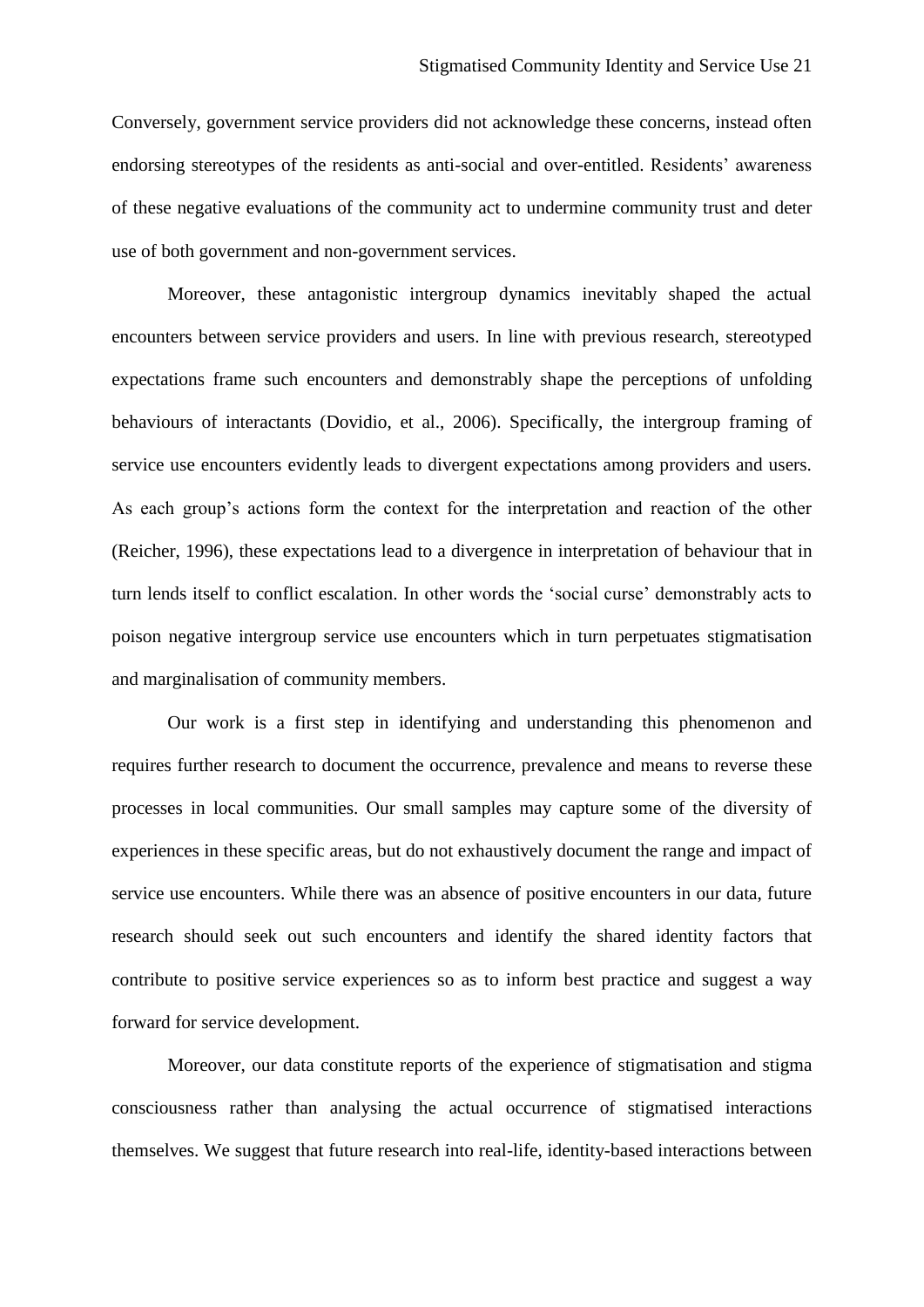residents and service providers is essential to fully understand how these encounters become self-fulfilling prophecies. The implications for ameliorating the impact of stigma in community settings are that community engagement initiatives need to fracture the vicious cycle of stigmatisation. Challenging negative stereotypes in the media (Hastings, 2004; Devereux et al., 2011) is not enough. Prejudice needs to be challenged among the local authorities and services who provide the daily context for the lives of local communities. These efforts then need to be broadcast to the community itself, such that the residents will expect fair and respectful treatment. In the longer term, attempting to rebuild a shared identity between service providers and users would in turn undermine stigma consciousness and help recover the positive dynamic of community identity and community engagement.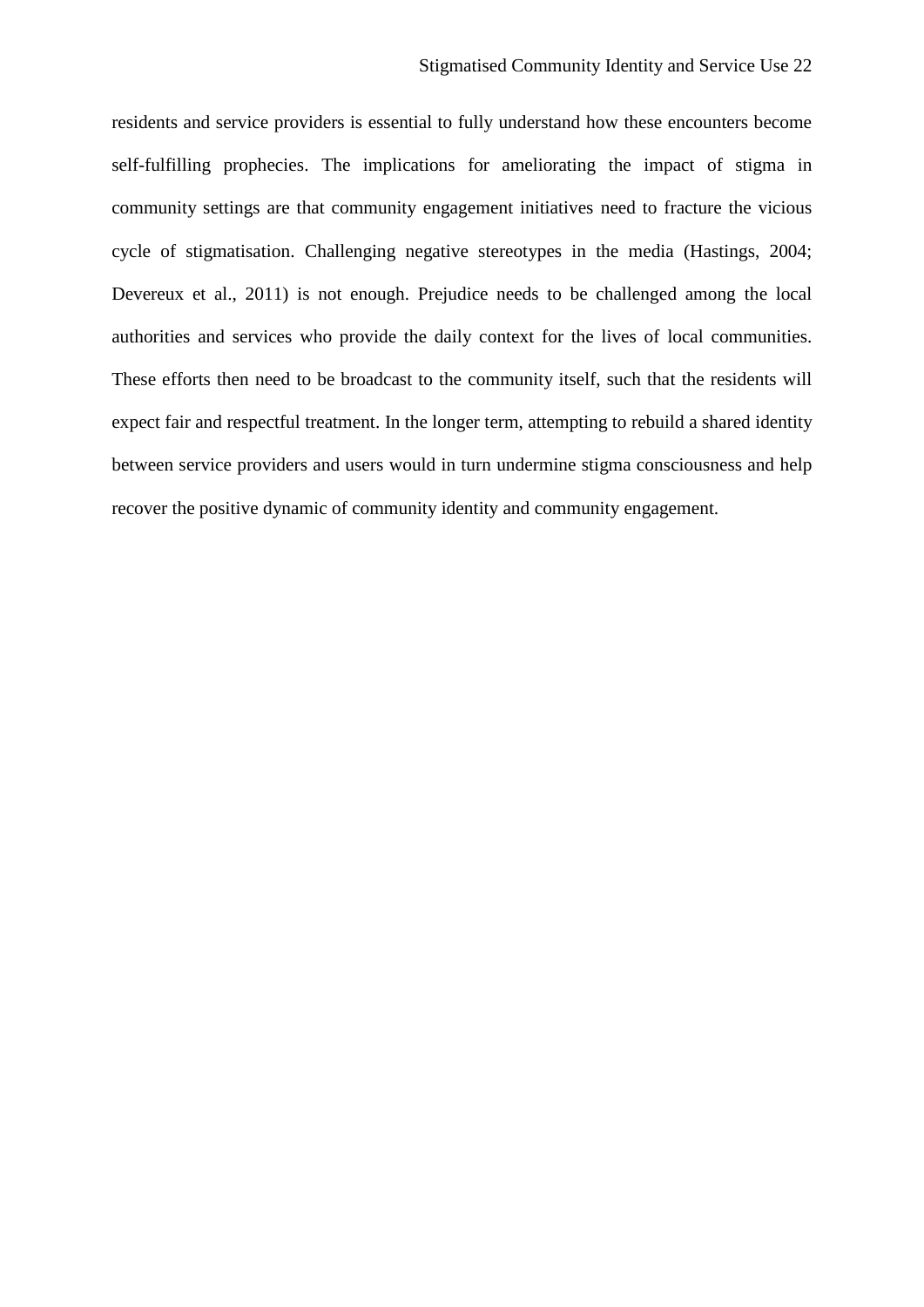#### **REFERENCES**

- Braun, V. & Clarke, V. (2006). "Using thematic analysis in psychology." *Qualitative Research in Psychology,* 3, 77-101. DOI: 10.1191/1478088706qp063oa
- Campbell, C. & Jovchelovitch, S. (2000). Health, community and development: towards a social psychology of participation. *Journal of Community and Applied Social Psychology 10* (4) 255-270. DOI: 10.1177/1359105304040886
- Campbell, C., & McLean, C. (2002). Representations of ethnicity in people's accounts of local community participation in a multi-ethnic community in England. *Journal of Community & Applied Social Psychology*, *12*(1), 13-29. DOI: 10.1002/casp.650
- DeCremer, D. & Tyler, T. (2007). The Effects of Trust in Authority and Procedural Fairness on Cooperation. *Journal of Applied Psychology* 92, 3, 639–649 DOI: 10.1037/0021- 9010.92.3.639
- Devereux, E., Haynes, A. & Power, M. J. (2011). At the edge: Media constructions of a stigmatised Irish housing estate. *Journal of Housing and the Built Environment,* 26, 2, 123–142. DOI: 10.1007/s10901-011-9210-4
- Dovidio, J. F., Hebl, M., Richeson, J. A., & Shelton, J. N. (2006). Nonverbal communication, race, and intergroup interaction. *The Sage Handbook of Nonverbal Communication*, 481-500.
- Haslam, S.A., Jetten, J., O'Brien, A. & Jacobs, A. (2004). Social identity, social influence, and reactions to potentially stressful tasks: Support for the self-categorization model of stress. *Stress and Health*, 20, 3–9. DOI: 10.1002/smi.995
- Haslam, S. A., Reicher, S. D., & Levine, M. (2012). When other people are heaven, when other people are hell: How social identity determines the nature and impact of social support. In J., Jetten, Haslam, C., & Haslam, S. A. (Ed.s) *The social cure: Identity, health, and well-being*, 157-174. East Sussex: Psychology Press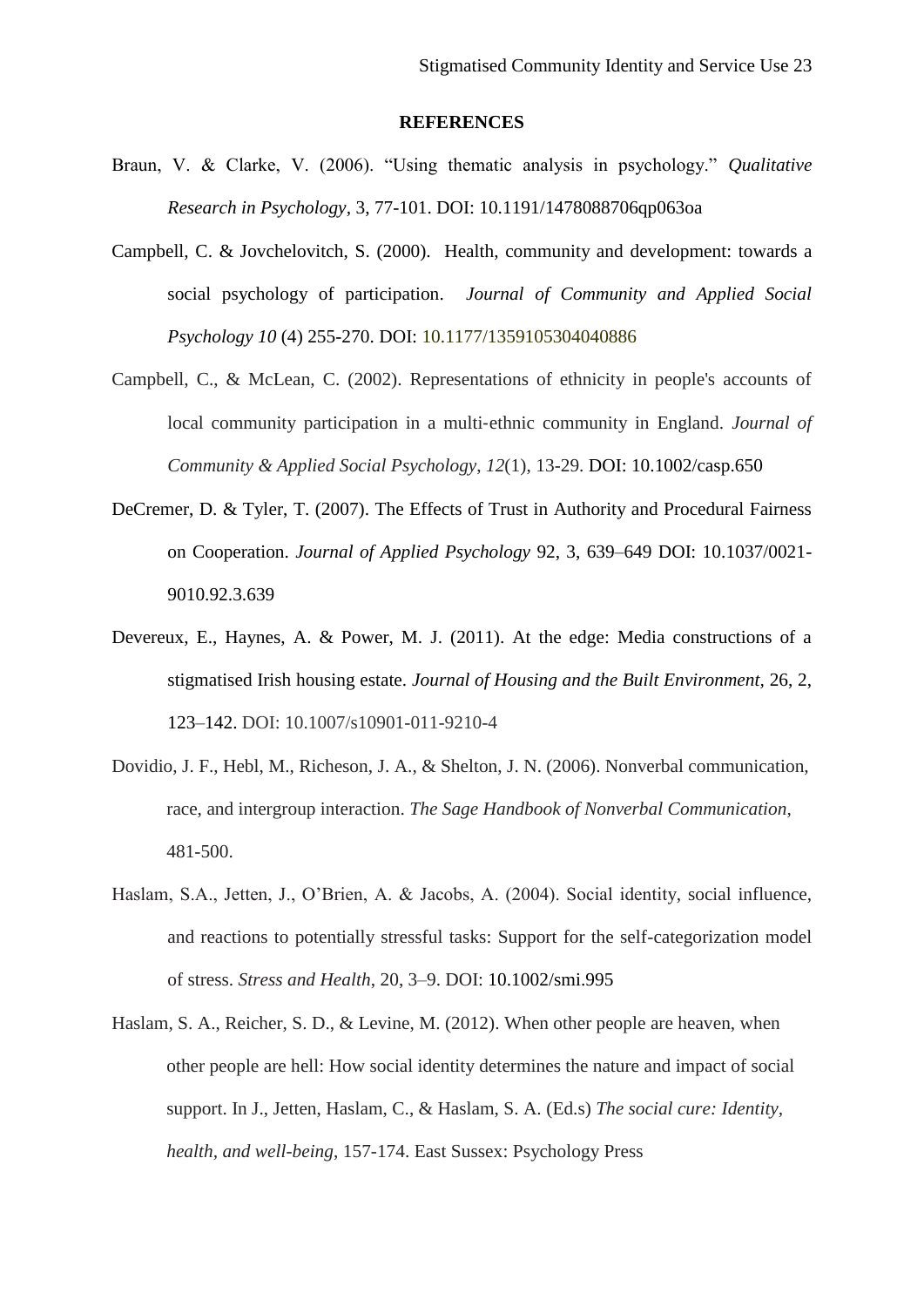- Hastings, A. (2004). Stigma and social housing estates: Beyond pathological explanations. *Journal of Housing and Built Environment*, 19, 233–254. DOI: 10.1007/s10901-004- 0723-y
- Howarth, C. (2002a). 'So, you're from Brixton?' The struggle for recognition and esteem in a stigmatized community. *Ethnicities*, *2*(2), 237-260. DOI: 10.1177/1468796802002002658
- Howarth, C. (2002b). Identity in whose eyes? The role of representations in identity construction. *Journal for the theory of social behaviour*, *32*(2), 145-162. DOI: 10.1111/1468-5914.00181
- Howarth, C. (2006). Race as stigma: positioning the stigmatized as agents, not objects. Journal *of Community & Applied Social Psychology (16)*, 442-451. DOI: 10.1002/casp.898
- Hourigan, N. (2011). *Understanding Limerick: Social Exclusion and Change.* Cork: UCC.
- Jetten, J., Haslam, S.A., & Haslam, C. (2012). The case for a social identity analysis of health and well-being. In J., Jetten, Haslam, C., & Haslam, S. A. (Ed.s) *The Social Cure: Identity, health and well-being,* 1-19. East Sussex: Psychology Press
- Johnson, R. L., Roter, D., Powe, N. R., & Cooper, L. A. (2004). Patient race/ethnicity and quality of patient-physician communication during medical visits. *American Journal of Public Health*, *94*(12), 2084-2090. DOI: 10.2105/AJPH.94.12.2084
- Kellaher, M., Warr, D. J., Feldman, P., & Tacticos, T. (2010). Living in 'Birdsville': Exploring the impact of neighbourhood stigma on health. *Health and Place,* 16, 381– 388. DOI: [10.1016/j.healthplace.2009.11.010](http://dx.doi.org/10.1016/j.healthplace.2009.11.010)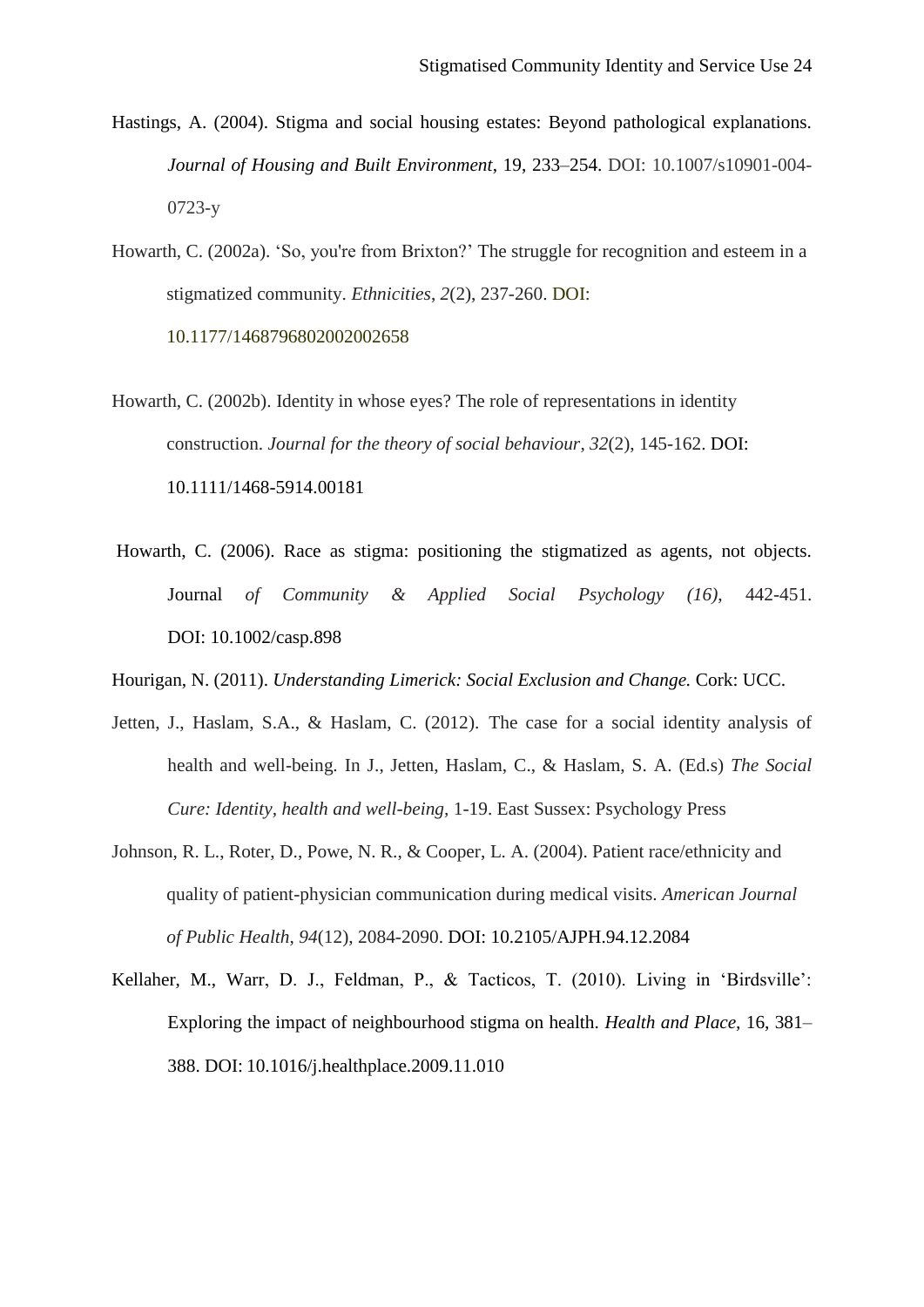- Kellezi, B., & Reicher, S. (2012). Social cure or social curse? The psychological impact of extreme events during the Kosovo conflict. *The social cure: Identity, health, and wellbeing. London: Psychology Press. Bloomsbury.*
- Levine, M., Prosser, A., Evans, D., & Reicher, S. (2005). Identity and emergency intervention: How social group membership and inclusiveness of group boundaries shapes helping behavior. *Personality and Social Psychology Bulletin, 31*, 443–453. DOI: 10.1177/0146167204271651
- Major, B., & O'Brien, L. T. (2005). The social psychology of stigma. *Annual Review of Psychology*, 56, 393–421. DOI: 10.1146/annurev.psych.56.091103.070137
- McCormack, K. (2004). Resisting the welfare mother: The power of welfare discourse and tactics of resistance. *Critical Sociology*, *30*(2), 355-383
- McLean, C., Campbell, C., & Cornish, F. (2003). African-Caribbean interactions with mental health services in the UK: experiences and expectations of exclusion as (re) productive of health inequalities. *Social science & medicine*, *56*(3), 657-669.DOI: [10.1016/S0277-9536\(02\)00063-1](http://dx.doi.org/10.1016/S0277-9536(02)00063-1)
- McNamara, N., Muldoon, O., Stevenson, C. & Slattery, E. (2011). Citizenship Attributes as the Basis for Intergroup Differentiation: Implicit and Explicit Intergroup Evaluations. *Journal of Community and Applied Social Psychology*, 21, 2, 243-254. DOI: 10.1002/casp.1090
- McNamara, N., Stevenson, C. & Muldoon, O., (2013) Community Identity as Resource and Context: A mixed-method investigation of the role of social identity in coping and collective action in a disadvantaged community*. European Journal of Social Psychology.* DOI: 10.1002/ejsp.1953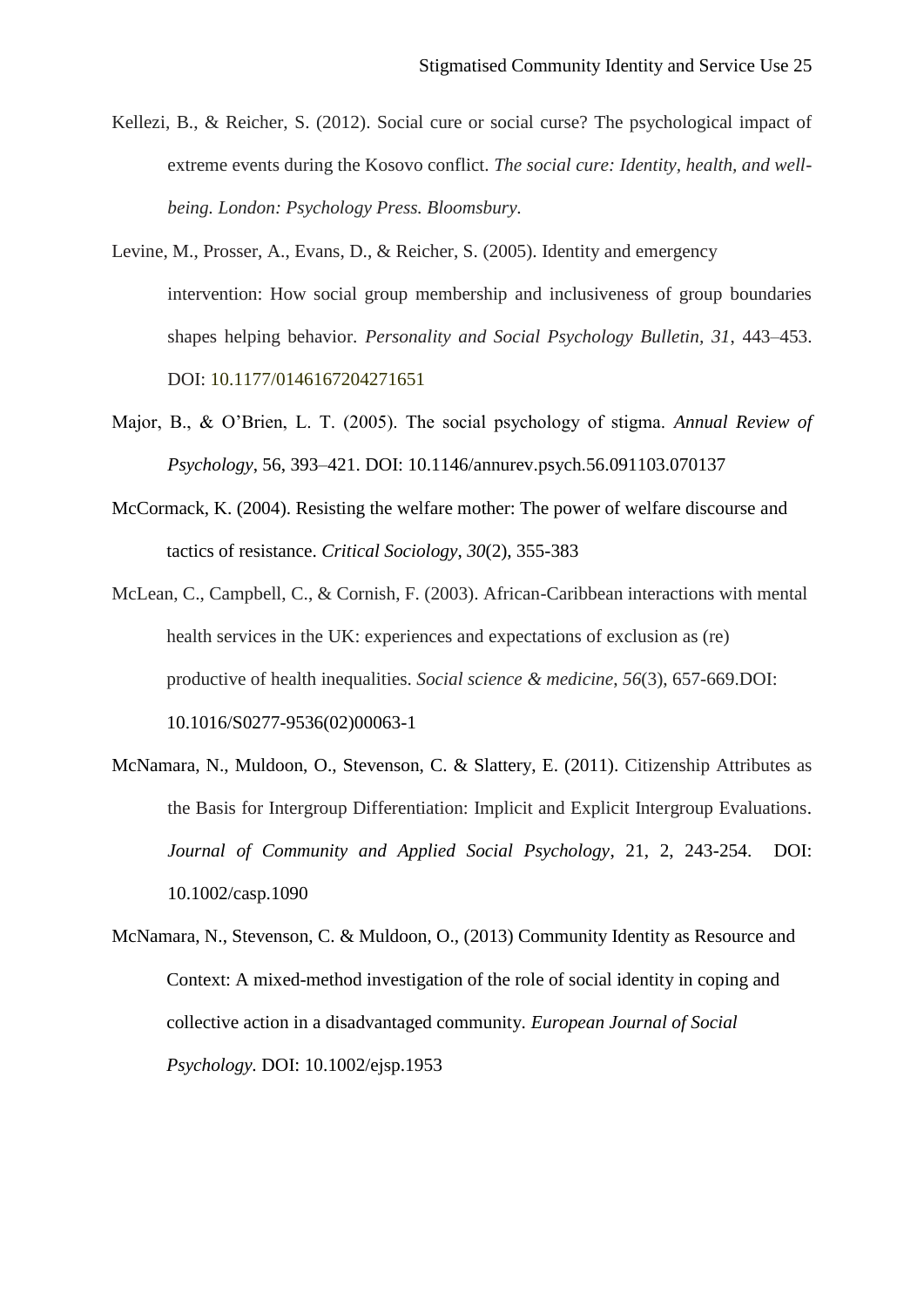- Neville, F., & Reicher, S. (2011). The experience of collective participation: shared identity, relatedness and emotionality. *Contemporary Social Science*, *6*(3), 377-396. DOI: 10.1080/21582041.2012.627277
- Pinel, E.C. (2002). Stigma consciousness in intergroup contexts: the power of conviction. *Journal of Experimental Social Psychology,*38,178–85. DOI: [10.1006/jesp.2001.1498.](http://dx.doi.org/10.1006/jesp.2001.1498)
- Reicher, S. D. (1996). 'The Battle of Westminster': Developing the social identity model of crowd behaviour in order to explain the initiation and development of collective conflict. *European Journal of Social Psychology, 26*, 115–134. DOI: 10.1002/(SICI)1099-0992(199601)
- Renedo, A. & Marston, C. (2011). Healthcare Professionals' Representations of 'Patient and Public Involvement' and Creation of 'Public Participant' Identities: Implications for the Development of Inclusive and Bottom-Up Community Participation Initiatives. *Journal of Community and Applied Social Psychology*, 21: 268–280 DOI: 10.1002/casp.1092
- Schmitt, M.T., & Branscombe, N.R. (2002). The meaning and consequences of perceived discrimination in disadvantaged and privileged social groups. *European Review of Social Psychology, 12*(1), 167-199. DOI: 10.1080/14792772143000058.
- Stuber, J., & Schlesinger, M. (2006). Sources of stigma for means-tested government programs. *Social Science & Medicine*, *63*(4), 933-945. doi: 10.1016/j.socscimed.2006.01.012
- Turner, J. C. (1991). *Social influence*. Thomson Brooks/Cole Publishing Co.
- Tyler, T. R., & Blader, S. L. (2003). The group engagement model: Procedural justice, social identity, and cooperative behavior. *Personality and Social Psychology Review, 7,*  349–361. DOI: 10.1207/S15327957PSPR0704\_07